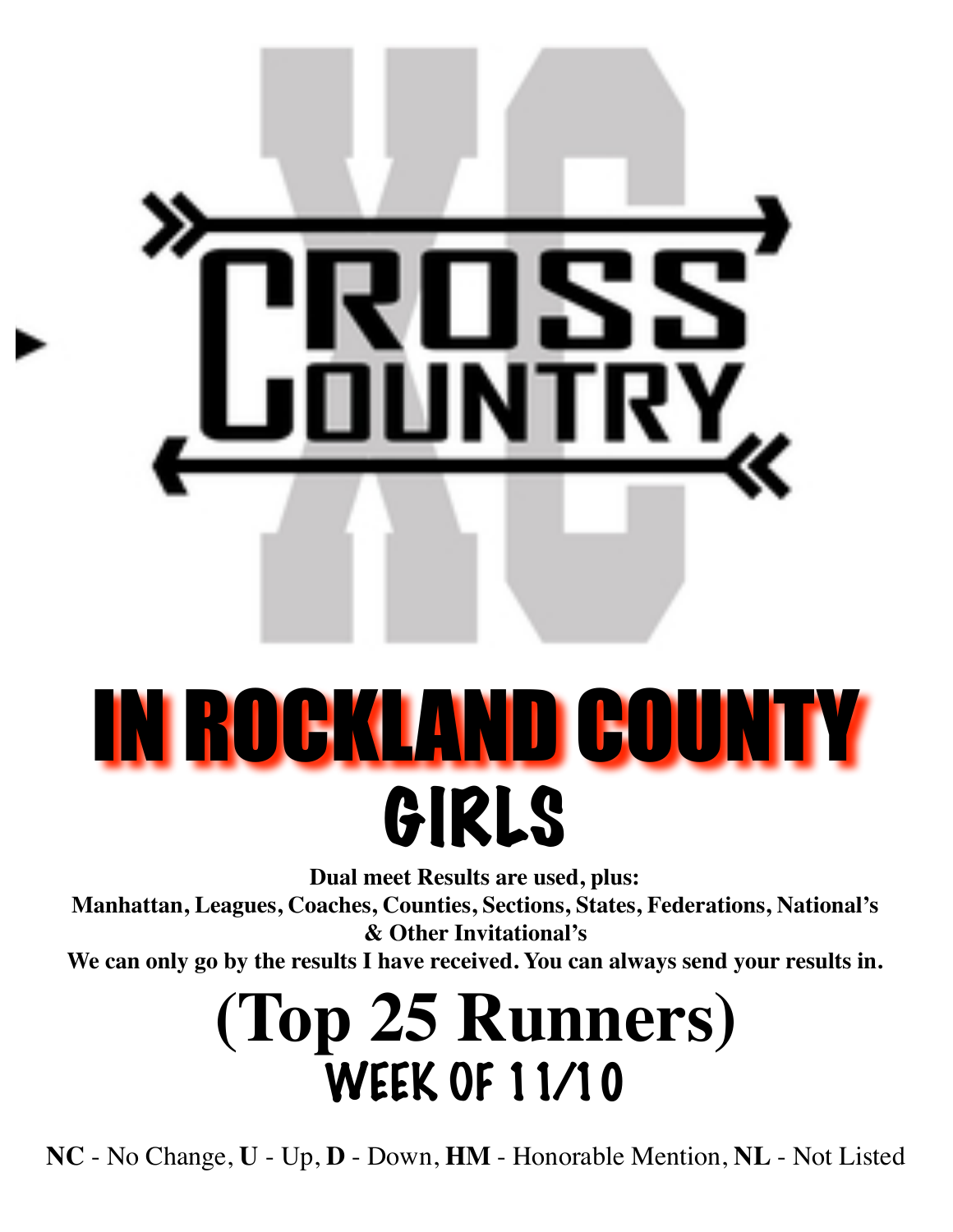## (1) Katelyn Tuohy (NR) JR

#### **Weeks in top 25: Pre Season - 1st,** 10/6 NC, 10/18 NC, 10/23 NC, 10/30 NC, 11/4 NC, 11/17 NC,

#### **Dual Meet Results (She Beat):**

| <b>Meet</b>                                                                                                                                                                                                                     | <b>Dist. Race/Place</b><br><b>Time</b><br><b>Place</b> |                                                                |                                                          |                                                                                                                                                                                 |  |  |  |
|---------------------------------------------------------------------------------------------------------------------------------------------------------------------------------------------------------------------------------|--------------------------------------------------------|----------------------------------------------------------------|----------------------------------------------------------|---------------------------------------------------------------------------------------------------------------------------------------------------------------------------------|--|--|--|
| <b>Red Raider Run</b>                                                                                                                                                                                                           | 3M                                                     | V. /1st                                                        | 18:43.90                                                 | <b>Bear Mountain Park, NY</b>                                                                                                                                                   |  |  |  |
| <b>Ocean State Invitational</b>                                                                                                                                                                                                 | 5K                                                     | V <sub>1st</sub>                                               | 16:06.87                                                 | <b>Goddard Park, RI</b>                                                                                                                                                         |  |  |  |
| <b>New Balance Shore Coaches</b><br><b>Suffolk Officials Invitational</b><br><b>Section 1 Coaches Invitational</b><br><b>Rockland County Championships</b><br><b>Section 1 State Qualifier</b><br><b>NY State Championships</b> | 5K<br>5K<br>5K<br>3M<br>5K<br>5K                       | V.A/1st<br>V.1A/1st<br>VC.2/1st<br>V <sub>1st</sub><br>V.A/1st | 16:21.00<br>16:52.97<br>16:45.20<br>15:55.62<br>17:02.10 | <b>Holmdel Park, NY</b><br><b>Sunken Meadow Park, NY</b><br><b>Bowden Park, NY</b><br><b>Bear Mountain Park, NY</b><br><b>Bowden Park, NY</b><br><b>Sunken Meadows Park, NY</b> |  |  |  |
|                                                                                                                                                                                                                                 |                                                        |                                                                |                                                          |                                                                                                                                                                                 |  |  |  |

## (2) Mary Hennelly (SUFF) JR

**Weeks in top 25: Pre Season - 2nd,** 10/6 D, 10/18 U (3rd), 10/23 D (2nd), 10/30 U (3rd), 11/4 NC, 11/17 NC,

| Date     | <b>Meet</b>                           |    | <b>Dist. Race/Place Time</b> |          | <b>Place</b>                   |
|----------|---------------------------------------|----|------------------------------|----------|--------------------------------|
| 9/7/18   | <b>Washingtonville Invitational</b>   | 5K | V. /1st                      | 18:01.90 | <b>Washingtonville, NY</b>     |
| 9/15/18  | <b>Suffern Invitational</b>           | 3M | V.A/1st                      | 18:11.20 | <b>Bear Mountain Park, NY</b>  |
| 9/22/18  | <b>Ocean State Invitational</b>       | 5K | V. D2/1st                    | 18:33.40 | <b>Goddard Park, RI</b>        |
| 9/29/18  | <b>Wild Safari Invitational</b>       | 5K | V.A/2nd                      | 18:36.00 | <b>Six Flags, Jackson, NJ</b>  |
| 10/5/18  | <b>St. Anthony's Invitational</b>     | 5K | V <sub>1st</sub>             | 18:54.35 | <b>Sunken Meadows Park, NY</b> |
| 10/13/18 | <b>Manhattan Invitational</b>         | 4K | V.A/1st                      | 14:30.10 | <b>Van Cortlandt Park, NY</b>  |
| 10/20/18 | <b>Section 1 Coaches Invitational</b> |    |                              |          |                                |
| 10/25/18 | <b>Rockland County Championships</b>  | 3M | V <sub>1</sub> /2nd          | 17:39.58 | <b>Bear Mountain Park, NY</b>  |
| 11/3/18  | <b>Section 1 State Qualifier</b>      | 5K | V.A/1st                      | 19:03.90 | <b>Bowden Park, NY</b>         |
| 11/10/18 | <b>NY State Championships</b>         | 5K | V.A/7th                      | 18:48.10 | <b>Sunken Meadows Park, NY</b> |
|          |                                       |    |                              |          |                                |
|          |                                       |    |                              |          |                                |
|          |                                       |    |                              |          |                                |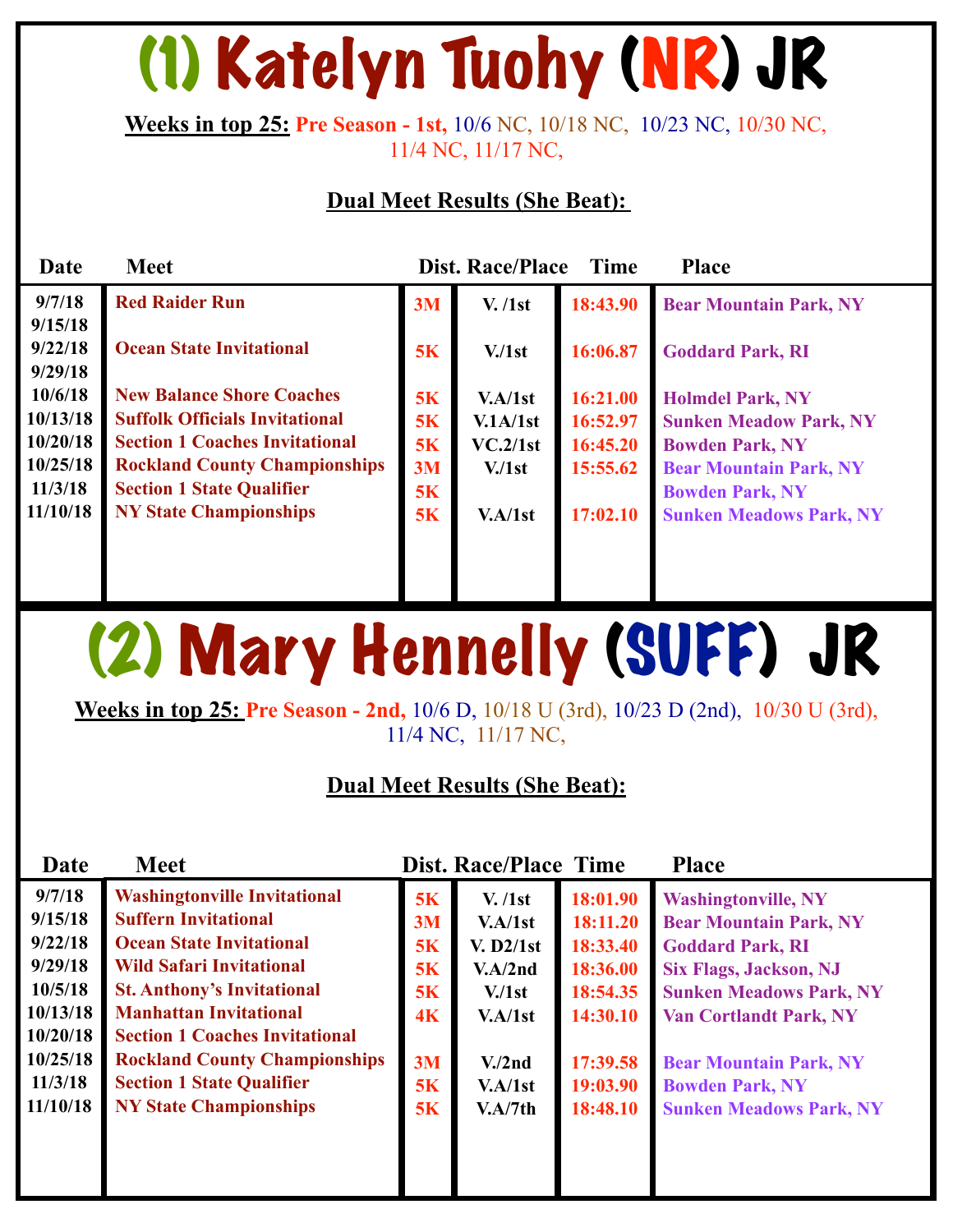### (3) Mary Borkoski (PR) SR

#### **Weeks in top 25: Pre Season - 3rd**, 10/6 U, 10/18 D (2nd), 10/23 U (3rd), 10/30 D (2nd), 11/4 NC, 11/17 NC,

#### **Dual Meet Results (She Beat):**

**Date Meet Dist. Race/Place Time Place** 

| 9/918    | <b>Luke Parlatore Invitational</b>    | 3M | V <sub>1st</sub>    | 18:10.00 | <b>Staten Island, NY</b>       |
|----------|---------------------------------------|----|---------------------|----------|--------------------------------|
| 9/15/18  | <b>Briarwood Invitational</b>         | 5K | V <sub>1st</sub>    | 19:12.00 | Philadelphia. PA               |
| 9/22/18  | <b>Bob Pratt Invitational</b>         | 5K | V.B/1st             | 18:55.71 | <b>Sunken Meadows, NY</b>      |
| 9/29/18  | <b>Wild Safari Invitational</b>       | 5K | V.D/1st             | 17:54.00 | <b>Six Flags, Jackson, NJ</b>  |
| 10/5/18  | <b>Scarsdale Invitational</b>         | 5K | V <sub>1st</sub>    | 18:19.90 | <b>Croton Point Park, NY</b>   |
| 10/9/18  | <b>League Meet 2A</b>                 | 3M | V <sub>1st</sub>    | 18:12.00 | <b>Bear Mountain Park, NY</b>  |
| 10/13/18 | <b>Manhattan Invitational</b>         | 4K | V.F/1st             | 15:06.70 | <b>Van Cortlandt PArk, NY</b>  |
| 10/20/18 | <b>Section 1 Coaches Invitational</b> | 5K | V.3/1st             | 19:07.90 | <b>Bowden Park, NY</b>         |
| 10/25/18 | <b>Rockland County Championships</b>  | 3M | V <sub>1</sub> /3rd | 17:46.39 | <b>Bear Mountain Park, NY</b>  |
| 11/3/18  | <b>Section 1 State Qualifier</b>      | 5K | V.B/                | 19:22.40 | <b>Bowden Park, NY</b>         |
| 11/10/18 | <b>NY State Championships</b>         | 5K | V.B/4th             | 19:00.00 | <b>Sunken Meadows Park, NY</b> |
|          |                                       |    |                     |          |                                |
|          |                                       |    |                     |          |                                |

## (4) Haleigh Morles (NR) JR

**Weeks in top 25: Pre Season - 7th,** 10/6 U, 10/18 NC, 10/23 D (4th), 10/30 D (4th), 11/4 NC, 11/17 U (5th),

| <b>Date</b> | <b>Meet</b>                           |    | <b>Dist. Race/Place Time</b> |          | <b>Place</b>                   |
|-------------|---------------------------------------|----|------------------------------|----------|--------------------------------|
| 9/8/18      | <b>Red Raider Run</b>                 | 3M | V. /2nd                      | 18:53.90 | <b>Bear Mountain Park, NY</b>  |
| 9/15/18     |                                       |    |                              |          |                                |
| 9/22/18     | <b>Ocean State Invitational</b>       | 5K | V/4th                        | 18:30.59 | <b>Goddard Park, RI</b>        |
| 9/29/18     |                                       |    |                              |          |                                |
| 10/6/18     | <b>New Balance Shore Coaches</b>      | 5K | V.A/5th                      | 19:09.00 | <b>Holmdel Park, NJ</b>        |
| 10/13/18    | <b>Suffolk Officials Invitational</b> | 5K | V.1A/7th                     | 19:29.17 | <b>Sunken Meadow Park, NY</b>  |
| 10/20/18    | <b>Section 1 Coaches Invitational</b> | 5K |                              |          |                                |
| 10/25/18    | <b>Rockland County Championships</b>  | 3M | V <sub>1</sub> /5th          | 18:27.52 | <b>Bear Mountain Park, NY</b>  |
| 11/3/18     | <b>Section 1 State Qualifier</b>      | 5K | V.A/2nd                      | 19:34.20 | <b>Bowden Park, NY</b>         |
| 11/10/18    | <b>NY State Championships</b>         | 5K | V.A/10th                     | 19:02.70 | <b>Sunken Meadows Park, NY</b> |
|             |                                       |    |                              |          |                                |
|             |                                       |    |                              |          |                                |
|             |                                       |    |                              |          |                                |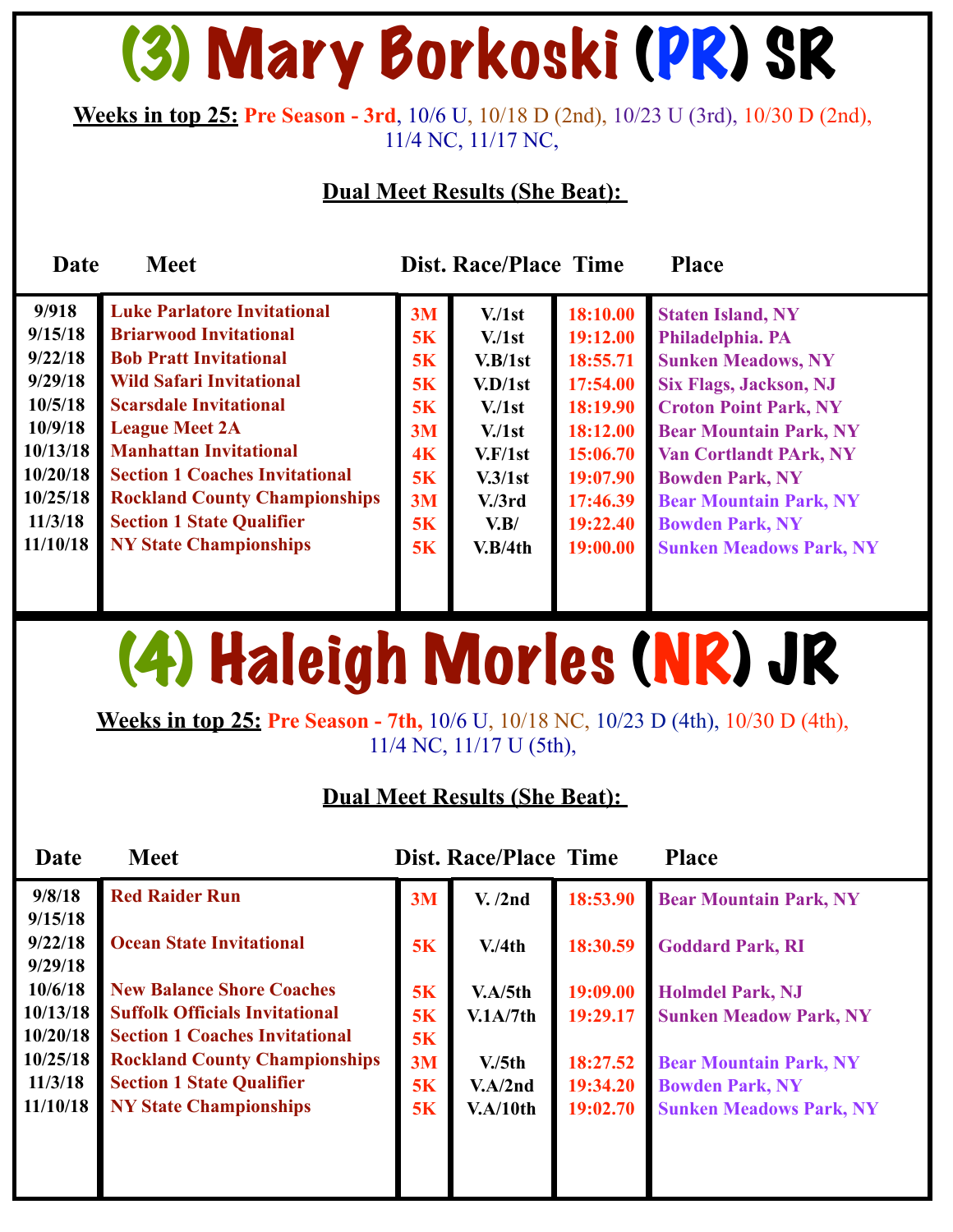### (5) Alex. Thomas (TZ) SR

#### **Weeks in top 25: Pre Season - 4th,** 10/6 D, 10/18 U (6th), 10/23 U (5th), 10/30 NC, 11/4 NC, 11/17 D (4th),

#### **Dual Meet Results (She Beat):**

| Date                            | <b>Meet</b>                                                                                               |                                   | <b>Dist. Race/Place Time</b>              |                                  | <b>Place</b>                                                                              |
|---------------------------------|-----------------------------------------------------------------------------------------------------------|-----------------------------------|-------------------------------------------|----------------------------------|-------------------------------------------------------------------------------------------|
| 9/8/18<br>9/15/18<br>9/22/18    | <b>CHSAA Practice Meet</b><br><b>Suffern Invitational</b>                                                 | 4K<br>3M                          | V. C/1st                                  | 18:45.60                         | <b>Bear Mountain Park, NY</b>                                                             |
| 9/29/18<br>10/6/18<br>10/9/18   | <b>Paul Short Run</b><br><b>St. Anthony's Invitational</b><br><b>League Meet 2A</b>                       | 5K<br>5K                          | V.Br./7th<br>V <sub>1</sub> /2nd          | 18:32.00<br>19:27.34<br>18:27.00 | Bethlehem, PA.<br><b>Sunken Meadows Park, NY</b>                                          |
| 10/13/18<br>10/20/18            | <b>Manhattan Invitational</b><br><b>Section 1 Coaches Invitational</b>                                    | <b>3M</b><br>4 <sub>K</sub><br>5K | V <sub>1</sub> /2nd<br>V.E/2nd<br>V.2/2nd | 14:06.70<br>19:08.70             | <b>Bear Mountain Park, NY</b><br><b>Van Cortlandt Park, NY</b><br><b>Bowden Park, NY</b>  |
| 10/25/18<br>11/3/18<br>11/10/18 | <b>Rockland County Championships</b><br><b>Section 1 State Qualifier</b><br><b>NY State Championships</b> | 3M<br>5K<br>5K                    | V.4th<br>V.B/2nd<br>V.B/6th               | 18:05.61<br>19:37.20<br>19:15.30 | <b>Bear Mountain Park, NY</b><br><b>Bowden Park, NY</b><br><b>Sunken Meadows Park, NY</b> |
|                                 |                                                                                                           |                                   |                                           |                                  |                                                                                           |

### (6) Una Boylan (PR) FR

**Weeks in top 25: Pre Season - 17th,** 10/6 U, 10/18 D (5th), 10/23 NC, 10/30 NC, 11/4 D (6th), 11/17 U (7th),

| <b>Date</b><br><b>Meet</b>                                                                                                                                                                                                                                                                                                                                                                                                                                                                                           |                                                                      | <b>Dist. Race/Place Time</b>                                                                                                                                       |                                                                                                                                 | <b>Place</b>                                                                                                                                                                                                                                                                                                                        |
|----------------------------------------------------------------------------------------------------------------------------------------------------------------------------------------------------------------------------------------------------------------------------------------------------------------------------------------------------------------------------------------------------------------------------------------------------------------------------------------------------------------------|----------------------------------------------------------------------|--------------------------------------------------------------------------------------------------------------------------------------------------------------------|---------------------------------------------------------------------------------------------------------------------------------|-------------------------------------------------------------------------------------------------------------------------------------------------------------------------------------------------------------------------------------------------------------------------------------------------------------------------------------|
| 9/8/18<br><b>Luke Parlatore Invitational</b><br>9/15/18<br><b>Briarwood Invitational</b><br>9/22/18<br><b>Bob Pratt Invitational</b><br>9/29/18<br><b>Wild Safari Invitational</b><br>10/5/18<br><b>Scarsdale Invitational</b><br>10/9/18<br><b>League Meet 2A</b><br><b>Manhattan Invitational</b><br>10/13/18<br>10/20/18<br><b>Section 1 Coaches Invitational</b><br>10/25/18<br><b>Rockland County Championships</b><br>11/3/18<br><b>Section 1 State Qualifier</b><br>11/10/18<br><b>NY State Championships</b> | 5K<br>5K<br>5K<br>5K<br>3M<br>4 <sub>K</sub><br>5K<br>3M<br>5K<br>5K | FR./1st<br>V <sub>1</sub> /2nd<br>V.B/3rd<br>V.D/2nd<br>V <sub>1</sub> /3rd<br>V <sub>1</sub> /3rd<br>V.F/3rd<br>V.3/6th<br>$V_{\rm A}/7th$<br>V.B/7th<br>V.B/24th | 8:46.00<br>19:59.00<br>19:58.31<br>18:46.00<br>19:07.90<br>18:50.00<br>15:35.00<br>20:05.30<br>18:36.14<br>20:48.70<br>20:04.00 | <b>Staten Island, NY</b><br>Philadelphia, PA<br><b>Sunken Meadows, NY</b><br><b>Six Flags, Jackson, NJ</b><br><b>Croton Point Park, NY</b><br><b>Bear Mountain Park, NY</b><br><b>Van Cortlandt Park, NY</b><br><b>Bowden Park, NY</b><br><b>Bear Mountain Park, NY</b><br><b>Bowden Park, NY</b><br><b>Sunken Meadows Park, NY</b> |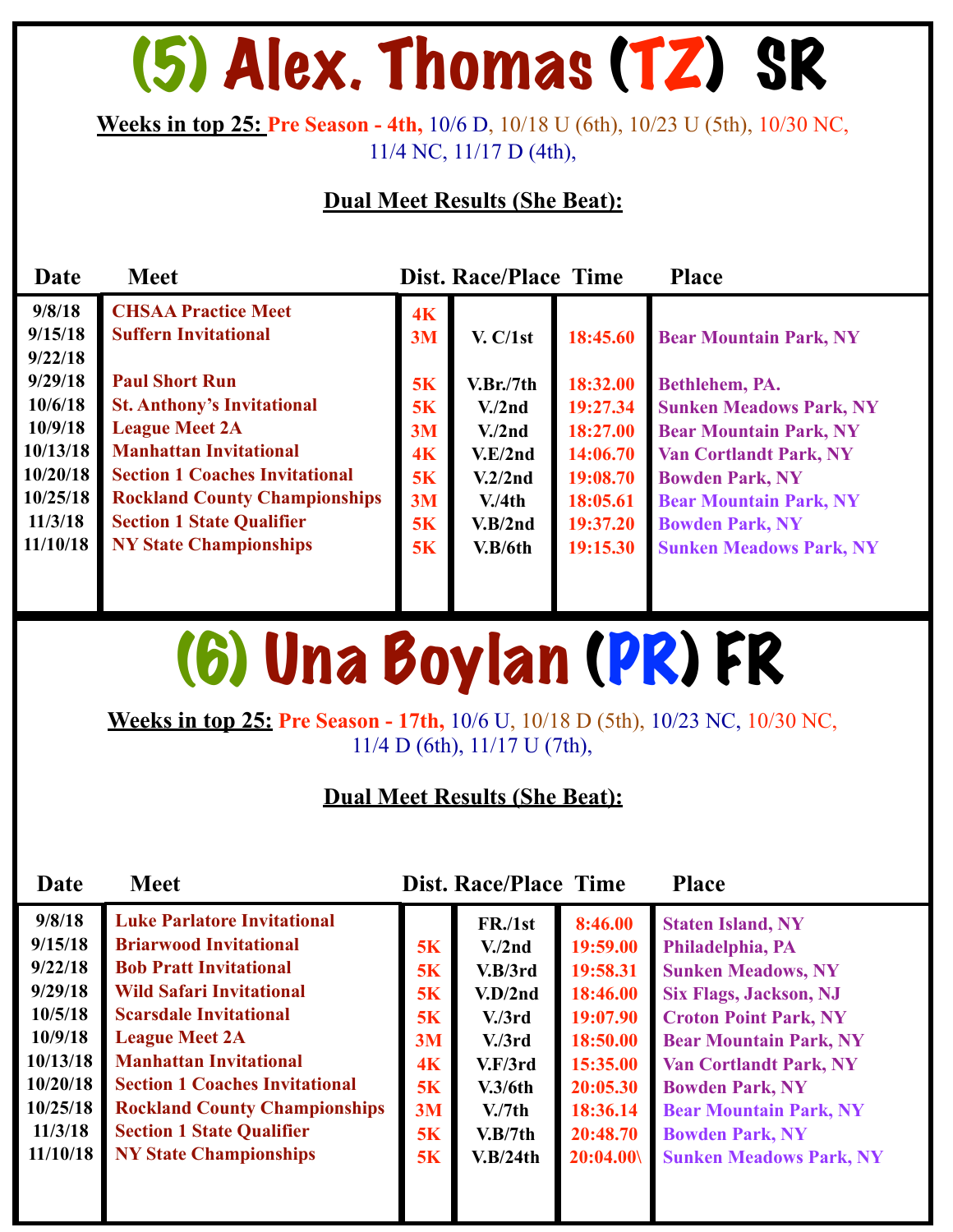### (7) Tori Fears (TZ) SR

**Weeks in top 25: Pre Season - 8th,** 10/6 D, 10/18 NC, 10/23 U (10th), 10/30 U (9th), 11/4 U (7th), 11/17 D (6th),

#### **Dual Meet Results (She Beat):**

| Date                                                                                                                     | <b>Meet</b>                                                                                                                                                                                                                                                                                                                             |                                                                | Dist. Race/Place Time                                                                                                      |                                                                                                          | <b>Place</b>                                                                                                                                                                                                                             |
|--------------------------------------------------------------------------------------------------------------------------|-----------------------------------------------------------------------------------------------------------------------------------------------------------------------------------------------------------------------------------------------------------------------------------------------------------------------------------------|----------------------------------------------------------------|----------------------------------------------------------------------------------------------------------------------------|----------------------------------------------------------------------------------------------------------|------------------------------------------------------------------------------------------------------------------------------------------------------------------------------------------------------------------------------------------|
| 9/7/18<br>9/15/18<br>9/22/18<br>9/29/18<br>10/6/18<br>10/9/18<br>10/13/18<br>10/20/18<br>10/25/18<br>11/3/18<br>11/10/18 | <b>CHSAA Practice Meet</b><br><b>Suffern Invitational</b><br><b>Paul Short Run</b><br><b>St. Anthony's Invitational</b><br><b>League Meet 2A</b><br><b>Manhattan Invitational</b><br><b>Section 1 Coaches Invitational</b><br><b>Rockland County Championships</b><br><b>Section 1 State Qualifier</b><br><b>NY State Championships</b> | 4K<br>3M<br>5K<br>5K<br>3M<br>4 <sub>K</sub><br>5K<br>3M<br>5K | $V.C$ /6th<br>V.Br./47th<br>V.1/17th<br>$V_{\rm A}/7$ th<br>V.E/8th<br>V.2/5 <sub>th</sub><br>V/6th<br>V.B/4th<br>V.B/29th | 20:08.40<br>20:06.00<br>20:32.18<br>20:09.00<br>15:41.10<br>20:12.20<br>18:31.14<br>20:28.10<br>20:18.30 | <b>Bear Mountain Park, NY</b><br>Bethlehem, PA.<br><b>Sunken Meadows Park, NY</b><br><b>Bear Mountain Park, NY</b><br><b>Van Cortlandt Park, NY</b><br><b>Bowden Park, NY</b><br><b>Bear Mountain Park, NY</b><br><b>Bowden Park, NY</b> |
|                                                                                                                          |                                                                                                                                                                                                                                                                                                                                         | 5K                                                             |                                                                                                                            |                                                                                                          | <b>Sunken Meadows Park, NY</b>                                                                                                                                                                                                           |

### (8) Kyra Guerci (NAN) SR

**Weeks in top 25: Pre Season - 10th,** 10/6 D, 10/18 U (9th), 10/23 D (7th), 10/30 NC, 11/4 NC, 11/17 NC,

| Date                                                                                                          | <b>Meet</b>                                                                                                                                                                                                                                                                                                                                           |                                                          | <b>Dist. Race/Place Time</b>                                                                                   |                                                                                                          | <b>Place</b>                                                                                                                                                                                                                                                                                                         |
|---------------------------------------------------------------------------------------------------------------|-------------------------------------------------------------------------------------------------------------------------------------------------------------------------------------------------------------------------------------------------------------------------------------------------------------------------------------------------------|----------------------------------------------------------|----------------------------------------------------------------------------------------------------------------|----------------------------------------------------------------------------------------------------------|----------------------------------------------------------------------------------------------------------------------------------------------------------------------------------------------------------------------------------------------------------------------------------------------------------------------|
| 9/8/18<br>9/15/18<br>9/22/18<br>9/29/18<br>10/9/18<br>10/13/18<br>10/20/18<br>10/25/18<br>11/3/18<br>11/10/18 | <b>Somers Big Red Invitational</b><br><b>Suffern Invitational</b><br><b>Bob Pratt Invitational</b><br><b>Wild Safari Invitational</b><br><b>League Meet 2A</b><br><b>Manhattan Invitational</b><br><b>Section 1 Coaches Invitational</b><br><b>Rockland County Championships</b><br><b>Section 1 State Qualifier</b><br><b>NY State Championships</b> | 5K<br>3M<br>5K<br>5K<br>3M<br>4K<br>5K<br>3M<br>5K<br>5K | V.2/8th<br>V.A/5th<br>V. B/14th<br>V/4th<br>V.C/17th<br>V.3/10th<br>V <sub>1</sub> /9th<br>V.B/8th<br>V.B/11th | 20:29.70<br>19:26.30<br>21:15.29<br>19:30.00<br>15:49.60<br>20:36.30<br>18:52.62<br>20:51.00<br>19:37.50 | <b>Somers HS, Somers, NY</b><br><b>Bear Mountain Park, NY</b><br><b>Sunken Meadows, NY</b><br><b>Six Flags, Jackson, NJ</b><br><b>Bear Mountain Park, NY</b><br><b>Van Cortlandt Park, NY</b><br><b>Bowden Park, NY</b><br><b>Bear Mountain Park, NY</b><br><b>Bowden Park, NY</b><br><b>Sunken Meadows Park, NY</b> |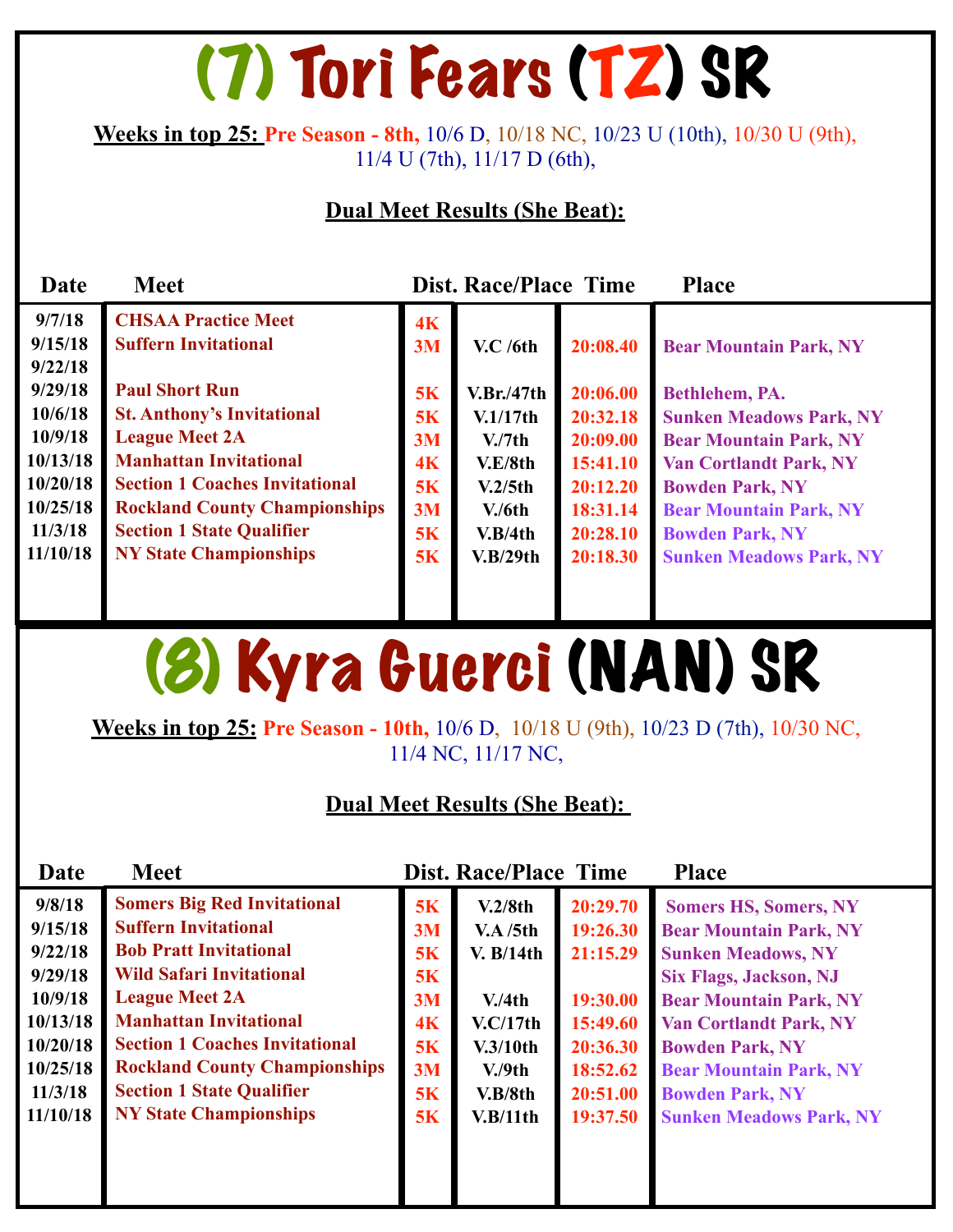## (9) Cath. Ruffino (NR) JR

**Weeks in top 25: Pre Season - 13th,** 10/6 UC, 10/18 NC, 10/23 U (13th), 10/30 U (12th), 11/4 U (10th), 11/17 NC,

#### **Dual Meet Results (She Beat):**

| Date                                                               | <b>Meet</b>                                                                                                                                                                                                                     |                                         | <b>Dist. Race/Place Time</b>                                      |                                                                      | <b>Place</b>                                                                                                                                                        |
|--------------------------------------------------------------------|---------------------------------------------------------------------------------------------------------------------------------------------------------------------------------------------------------------------------------|-----------------------------------------|-------------------------------------------------------------------|----------------------------------------------------------------------|---------------------------------------------------------------------------------------------------------------------------------------------------------------------|
| 9/7/18                                                             | <b>Red Raider Run</b>                                                                                                                                                                                                           | 3M                                      | V. /3rd                                                           | 19:57.80                                                             | <b>Bear Mountain Park, NY</b>                                                                                                                                       |
| 9/15/18<br>9/22/18<br>9/29/18                                      | <b>Ocean State Invitational</b>                                                                                                                                                                                                 | 5K                                      | V <sub>1</sub> /9th                                               | 20:10.93                                                             | <b>Goddard Park, RI</b>                                                                                                                                             |
| 10/6/18<br>10/13/18<br>10/20/18<br>10/25/18<br>11/3/18<br>11/10/18 | <b>New Balance Shore Coaches</b><br><b>Suffolk Officials Invitational</b><br><b>Section 1 Coaches Invitational</b><br><b>Rockland County Championships</b><br><b>Section 1 State Qualifier</b><br><b>NY State Championships</b> | 5K<br>5K<br><b>5K</b><br>3M<br>5K<br>5K | V.A/21st<br>V.1A/13th<br>V.2/6th<br>V.8th<br>V.A/11th<br>V.A/50th | 20:08.00<br>20:24.16<br>20:18.00<br>18:47.14<br>20:54.50<br>20:21.70 | Holmdel, NJ<br><b>Sunken Meadow Park, NY</b><br><b>Bowden Park, NY</b><br><b>Bear Mountain Park, NY</b><br><b>Bowden Park, NY</b><br><b>Sunken Meadows Park, NY</b> |
|                                                                    |                                                                                                                                                                                                                                 |                                         |                                                                   |                                                                      |                                                                                                                                                                     |

### (10) Cara Fagleman (NR)FR

**Weeks in top 25: Pre Season - Not Listed,** 10/6, 10/18, 10/23, 10/30 U (NL), 11/4 U (13th), 11/17 U (11th),

| Date               | <b>Meet</b>                           |          | <b>Dist. Race/Place Time</b> |          | <b>Place</b>                   |
|--------------------|---------------------------------------|----------|------------------------------|----------|--------------------------------|
| 9/7/18             | <b>Red Raider Run</b>                 | 3M       |                              |          | <b>Bear Mountain Park, NY</b>  |
| 9/15/18            |                                       | 5K       |                              |          |                                |
| 9/22/18            | <b>Ocean State Invitational</b>       | 4K       | FR./2nd                      | 16:25.60 | <b>Goddard Park, RI</b>        |
| 9/29/18<br>10/6/18 | <b>New Balance Shore Coaches</b>      | 5K<br>5K |                              |          | <b>Holmdel, NJ</b>             |
| 10/13/18           | <b>Suffolk Officials Invitational</b> | 5K       | V <sub>1</sub> /30th         | 21:03.65 | <b>Sunken Meadows Park, NY</b> |
| 10/20/18           | <b>Section 1 Coaches Invitational</b> | 5K       | V.2/9th                      | 20:38.70 | <b>Bowden Park, NY</b>         |
| 10/25/18           | <b>Rockland County Championships</b>  | 3M       | V/13 <sub>th</sub>           | 19:09.30 | <b>Bear Mountain Park, NY</b>  |
| 11/3/18            | <b>Section 1 State Qualifier</b>      | 5K       | V.A/8th                      | 20:42.10 | <b>Bowden Park, NY</b>         |
| 11/10/18           | <b>NY State Championships</b>         | 5K       | V.A/61st                     | 20:33.30 | <b>Sunken Meadows Park, NY</b> |
|                    |                                       |          |                              |          |                                |
|                    |                                       |          |                              |          |                                |
|                    |                                       |          |                              |          |                                |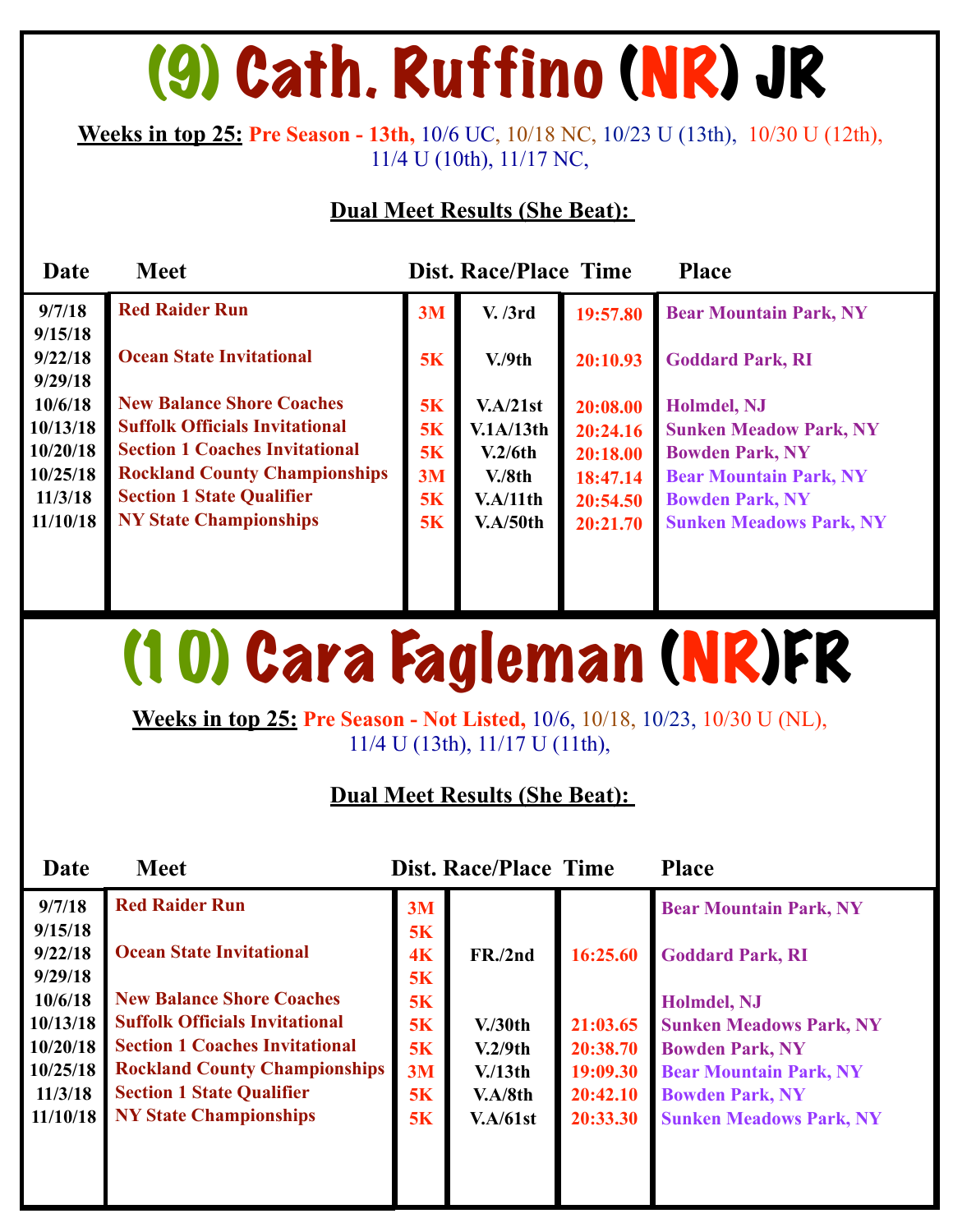### (11) B. Pezzementi (NR) SOPH

**Weeks in top 25: Pre Season - 5th,** 10/6 D, 10/18 NC, 10/23 NC, 10/30 U (14th), 11/4 U (11th), 11/17 NC, 11/17 D (10th),

#### **Dual Meet Results (She Beat):**

| Date               | <b>Meet</b>                           |    | <b>Dist. Race/Place Time</b> |          | <b>Place</b>                   |
|--------------------|---------------------------------------|----|------------------------------|----------|--------------------------------|
| 9/7/18             | <b>Red Raider Run</b>                 | 3M | V. /5th                      | 20:35.90 | <b>Bear Mountain Park, NY</b>  |
| 9/15/18<br>9/22/18 | <b>Ocean State Invitational</b>       | 5K | V <sub>1</sub> /36th         | 21:47.15 | <b>Goddard Park, RI</b>        |
| 9/29/18            |                                       |    |                              |          |                                |
| 10/6/18            | <b>New Balance Shore Coaches</b>      | 5K | V.A/55th                     | 21:09.00 | Holmdel, NJ                    |
| 10/13/18           | <b>Suffolk Officials Invitational</b> | 5K | V.1A/34th                    | 21:23.09 | <b>Sunken Meadow Park, NY</b>  |
| 10/20/18           | <b>Section 1 Coaches Invitational</b> | 5K | V.2/10 <sub>th</sub>         | 20:42.30 | <b>Bowden Park, NY</b>         |
| 10/25/18           | <b>Rockland County Championships</b>  | 3M | $V/10$ th                    | 18:59.48 | <b>Bear Mountain Park, NY</b>  |
| 11/3/18            | <b>Section 1 State Qualifier</b>      | 5K | V.A/10th                     | 20:53.00 | <b>Bowden Park, NY</b>         |
| 11/10/18           | <b>NY State Championships</b>         | 5K | V.A/72nd                     | 20:51.20 | <b>Sunken Meadows Park, NY</b> |
|                    |                                       |    |                              |          |                                |
|                    |                                       |    |                              |          |                                |
|                    |                                       |    |                              |          |                                |

## (12) Niamh Durcan (PR) SOPH

**Weeks in top 25: Pre Season - 6th,** 10/6 D, 10/18 D (7th), 10/23 U (8th), 10/30 D (7th), 11/4 D (9th), 11/17 NC,

| Date                                                                                                                     | <b>Meet</b>                                                                                                                                                                                                                                                                                                                                                                              |                                                                | <b>Dist. Race/Place Time</b>                                                                                                                                |                                                                                                                      | <b>Place</b>                                                                                                                                                                                                                                                                                                                        |
|--------------------------------------------------------------------------------------------------------------------------|------------------------------------------------------------------------------------------------------------------------------------------------------------------------------------------------------------------------------------------------------------------------------------------------------------------------------------------------------------------------------------------|----------------------------------------------------------------|-------------------------------------------------------------------------------------------------------------------------------------------------------------|----------------------------------------------------------------------------------------------------------------------|-------------------------------------------------------------------------------------------------------------------------------------------------------------------------------------------------------------------------------------------------------------------------------------------------------------------------------------|
| 9/7/18<br>9/15/18<br>9/22/18<br>9/29/18<br>10/5/18<br>10/9/18<br>10/13/18<br>10/20/18<br>10/25/18<br>11/3/18<br>11/10/18 | <b>Luke Parlatore Invitational</b><br><b>Briarwood Invitational</b><br><b>Bob Pratt Invitational</b><br><b>Wild Safari Invitational</b><br><b>Scarsdale Invitational</b><br><b>League Meet 2A</b><br><b>Manhattan Invitational</b><br><b>Section 1 Coaches Invitational</b><br><b>Rockland County Championships</b><br><b>Section 1 State Qualifier</b><br><b>NY State Championships</b> | 3M<br>5K<br>5K<br>5K<br>5K<br>3M<br>4K<br>5K<br>3M<br>5K<br>5K | V <sub>1</sub> /2nd<br>V <sub>1</sub> /5th<br>V. B/5th<br>V.D/6th<br>V <sub>1</sub> /5th<br>V <sub>1</sub> /5th<br>V.F/6th<br>V.3/7th<br>V/16th<br>V.B/11th | 18:10.00<br>20:58.00<br>20:21.15<br>19:46.00<br>19:17.20<br>19:42.00<br>15:51.60<br>20:12.80<br>19:28.77<br>21:05.60 | <b>Staten Island, NY</b><br>Philedelphia, PA<br><b>Sunken Meadows, NY</b><br><b>Six Flags, Jackson, NJ</b><br><b>Croton Point Park, NY</b><br><b>Bear Mountain Park, NY</b><br><b>Van Cortlandt Park, NY</b><br><b>Bowden Park, NY</b><br><b>Bear Mountain Park, NY</b><br><b>Bowden Park, NY</b><br><b>Sunken Meadows Park, NY</b> |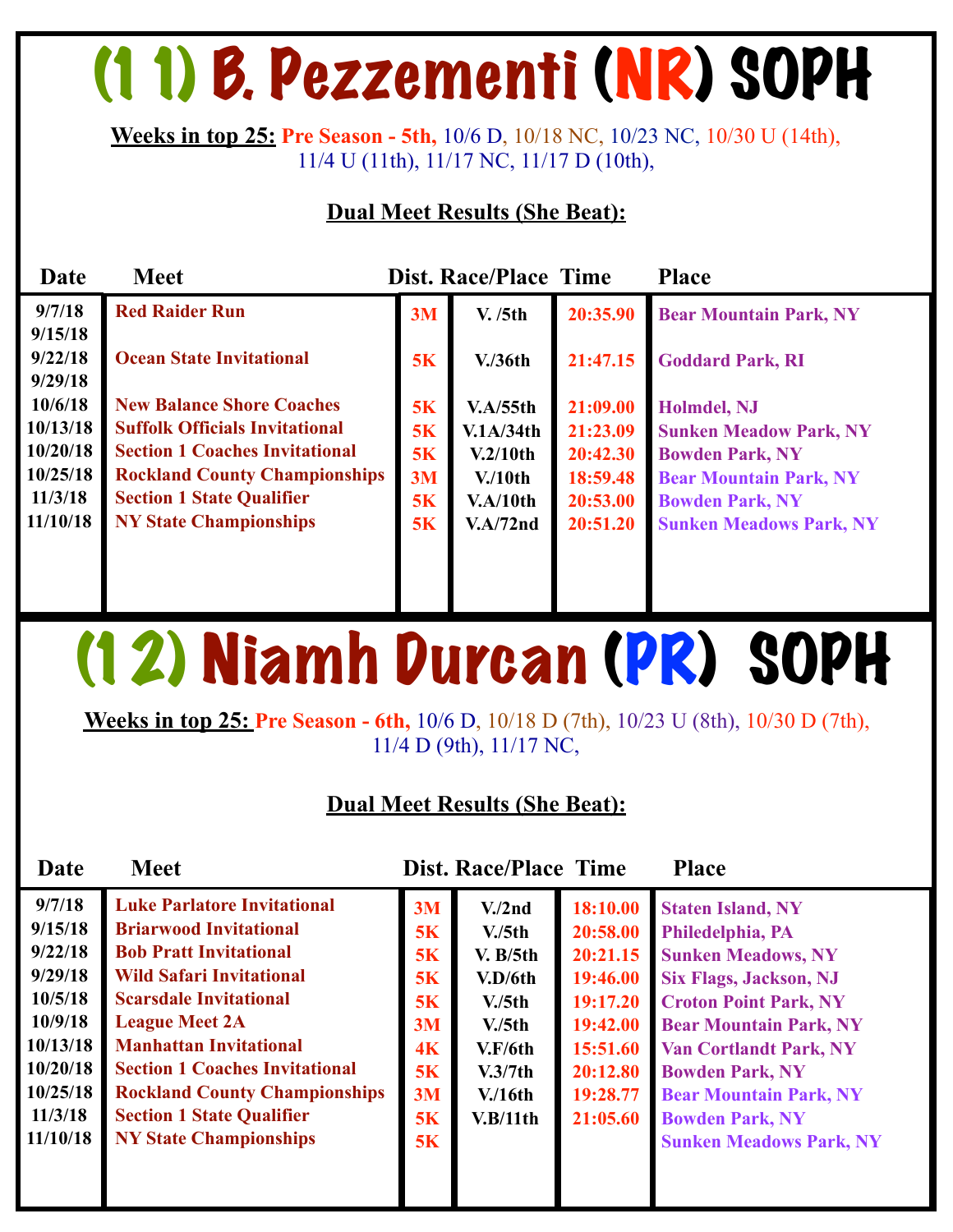### (13) Brooke Hirch (SUFF) FR

**Weeks in top 25: Pre Season - 24th,** 10/6 U, 10/18 NC, 10/23 U (11th), 10/30 D (10th), 11/4 D (12th), 11/17 NC,

#### **Dual Meet Results (She Beat):**

| Date                                                                                              | <b>Meet</b>                                                                                                                                                                                                                                                                                                                         |                                                                         | <b>Dist. Race/Place Time</b>                                                                                |                                                                                                          | <b>Place</b>                                                                                                                                                                                                                                                                 |
|---------------------------------------------------------------------------------------------------|-------------------------------------------------------------------------------------------------------------------------------------------------------------------------------------------------------------------------------------------------------------------------------------------------------------------------------------|-------------------------------------------------------------------------|-------------------------------------------------------------------------------------------------------------|----------------------------------------------------------------------------------------------------------|------------------------------------------------------------------------------------------------------------------------------------------------------------------------------------------------------------------------------------------------------------------------------|
| 9/7/18<br>9/15/18<br>9/22/18<br>9/29/18<br>10/5/18<br>10/13/18<br>10/20/18<br>10/25/18<br>11/3/18 | <b>Washingtonville Invitational</b><br><b>Suffern Invitational</b><br><b>Ocean State Invitational</b><br><b>Wild Safari Invitational</b><br><b>St. Anthony's Invitational</b><br><b>Manhattan Invitational</b><br><b>Section 1 Coaches Invitational</b><br><b>Rockland County Championships</b><br><b>Section 1 State Qualifier</b> | 5K<br>3M<br>5K<br><b>5K</b><br>5K<br>4K<br><b>5K</b><br>3M<br><b>5K</b> | $V/11$ th<br>V.A/10th<br>V. D2/49th<br>V.A/9th<br>V. / 33rd<br>V.A/26th<br>V.4/3rd<br>$V/11$ th<br>V.A/17th | 20:31.37<br>20:10.10<br>20:55.90<br>20:16.00<br>21:06.40<br>16:19.80<br>20:51.20<br>19:08.56<br>21:22.50 | <b>Washingtonville, NY</b><br><b>Bear Mountain Park, NY</b><br><b>Goddard Park, RI</b><br><b>Six Flags, Jackson, NJ</b><br><b>Sunken Meadows Park, NY</b><br><b>Van Cortlandt Park,</b><br><b>Bowden Park, NY</b><br><b>Bear Mountain Park, NY</b><br><b>Bowden Park, NY</b> |
| 11/10/18                                                                                          | <b>NY State Championships</b>                                                                                                                                                                                                                                                                                                       | 5K                                                                      |                                                                                                             |                                                                                                          | <b>Sunken Meadows Park, NY</b>                                                                                                                                                                                                                                               |

### (14) G. Dellamedaglia (NR) FR

**Weeks in top 25: Pre Season - Not Listed,** 10/6, 10/18, 10/23, 10/30 U (NL), 11/4 NC, 11/17 NC,

| Date                                                               | <b>Meet</b>                                                                                                                                                                                                                     |                                  | <b>Dist. Race/Place Time</b>                           |                                                          | <b>Place</b>                                                                                                                                                         |
|--------------------------------------------------------------------|---------------------------------------------------------------------------------------------------------------------------------------------------------------------------------------------------------------------------------|----------------------------------|--------------------------------------------------------|----------------------------------------------------------|----------------------------------------------------------------------------------------------------------------------------------------------------------------------|
| 9/7/18<br>9/15/18                                                  | <b>Red Raider Run</b>                                                                                                                                                                                                           | 3M                               | <b>JV.</b> /4th                                        | 23:44.30                                                 | <b>Bear Mountain Park, NY</b>                                                                                                                                        |
| 9/22/18<br>9/29/18                                                 | <b>Ocean State Invitational</b>                                                                                                                                                                                                 | 5K                               | V.46 <sup>th</sup>                                     | 23:22.96                                                 | <b>Goddard Park, RI</b>                                                                                                                                              |
| 10/6/18<br>10/13/18<br>10/20/18<br>10/25/18<br>11/3/18<br>11/10/18 | <b>New Balance Shore Coaches</b><br><b>Suffolk Officials Invitational</b><br><b>Section 1 Coaches Invitational</b><br><b>Rockland County Championships</b><br><b>Section 1 State Qualifier</b><br><b>NY State Championships</b> | 5K<br>5K<br>5K<br>3M<br>5K<br>5K | V.2/29th<br>$V/15$ th<br>V/12th<br>V.A/9th<br>V.A/58th | 21:03.01<br>21:02.40<br>19:08.98<br>20:44.20<br>20:31.30 | Holmdel, NJ<br><b>Sunken Meadows Park, NY</b><br><b>Bowden Park, NY</b><br><b>Bear Mountain Park, NY</b><br><b>Bowden Park, NY</b><br><b>Sunken Meadows Park, NY</b> |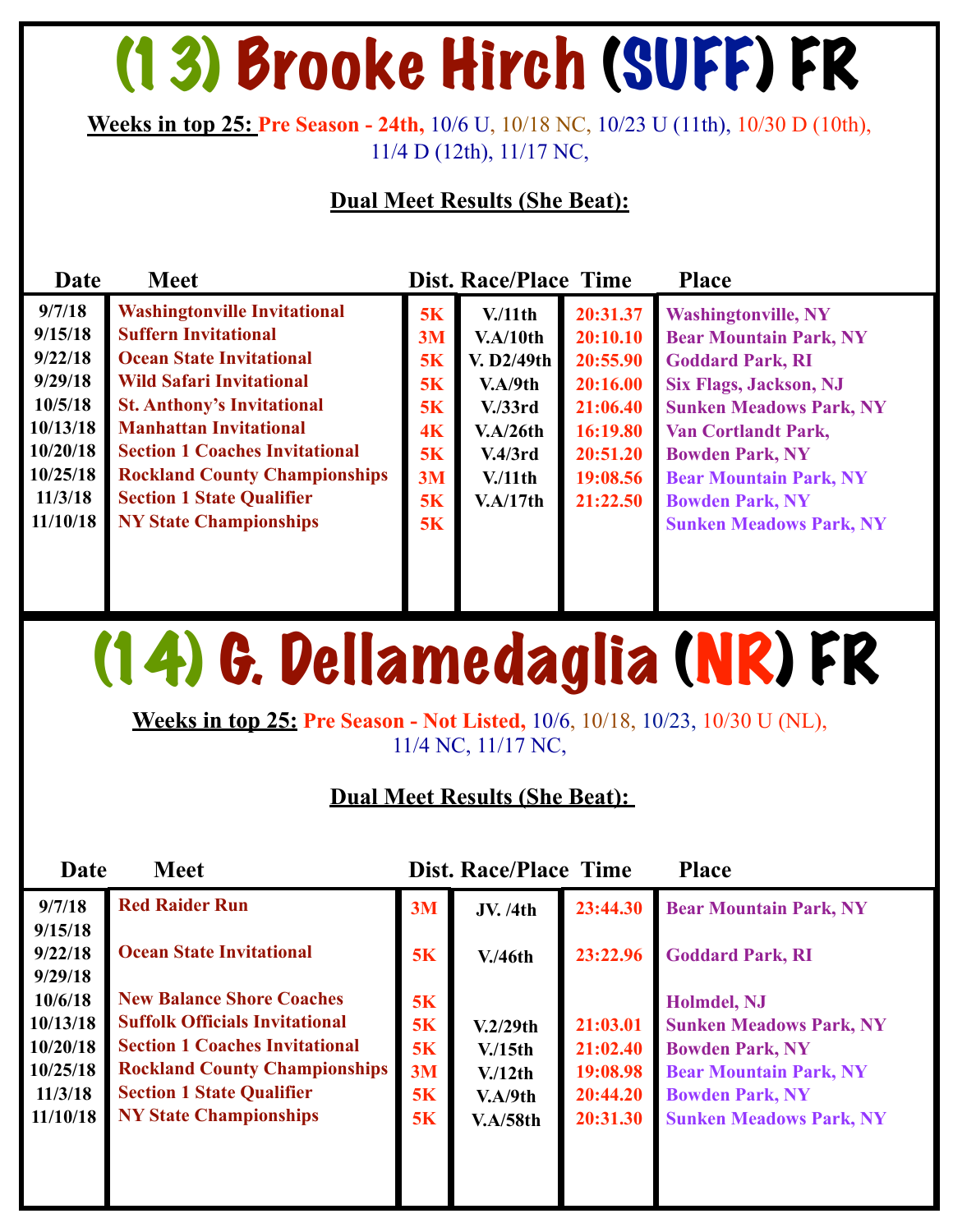## (15) Rachel Keller (NR) SOPH

**Weeks in top 25: Pre Season - 21st,** 10/6 U, 10/18 D, 10/23 U (24th), 10/30 D (13th), 11/4 U (16th), 11/17 NC,

#### **Dual Meet Results (She Beat):**

| <b>Date</b> | <b>Meet</b>                           |    | Dist. Race/Place Time |          | <b>Place</b>                   |
|-------------|---------------------------------------|----|-----------------------|----------|--------------------------------|
| 9/7/18      | <b>Red Raider Run</b>                 | 3M | <b>V.</b> /4th        | 20:15.10 | <b>Bear Mountain Park, NY</b>  |
| 9/15/18     |                                       | 5K |                       |          |                                |
| 9/22/18     | <b>Ocean State Invitational</b>       | 5K | V/14th                | 20:25.92 | <b>Goddard Park, RI</b>        |
| 9/29/18     |                                       |    |                       |          |                                |
| 10/6/18     | <b>New Balance Shore Coaches</b>      | 5K | V.A/33rd              | 20:3100  | Holmdel, NJ                    |
| 10/13/18    | <b>Suffolk Officials Invitational</b> | 5K |                       |          | <b>Sunken Meadows Park, NY</b> |
| 10/20/18    | <b>Section 1 Coaches Invitational</b> | 5K | V.2/14th              | 20:58.90 | <b>Bowden Park, NY</b>         |
| 10/25/18    | <b>Rockland County Championships</b>  | 3M | $V/15$ th             | 19:20.05 | <b>Bear Mountain Park, NY</b>  |
| 11/3/18     | <b>Section 1 State Qualifier</b>      | 5K | V.A/13th              | 21:09.70 | <b>Bowden Park, NY</b>         |
| 11/10/18    | <b>NY State Championships</b>         | 5K | V.A/80th              | 21:04.80 | <b>Sunken Meadows Park, NY</b> |
|             |                                       |    |                       |          |                                |
|             |                                       |    |                       |          |                                |
|             |                                       |    |                       |          |                                |

### (16) Ciara Durcan (PR) SOPH

**Weeks in top 25: Pre Season - 10th,** 10/6 U, 10/18 D (8th), 10/23 D (9th), 10/30 D (11th), 11/4 D (15th), 11/17 NC,

| Date                                                                                                                     | <b>Meet</b>                                                                                                                                                                                                                                                                                                                                                                              |                                                                       | <b>Dist. Race/Place Time</b>                                                                              |                                                                                                          | <b>Place</b>                                                                                                                                                                                                                                                                                        |
|--------------------------------------------------------------------------------------------------------------------------|------------------------------------------------------------------------------------------------------------------------------------------------------------------------------------------------------------------------------------------------------------------------------------------------------------------------------------------------------------------------------------------|-----------------------------------------------------------------------|-----------------------------------------------------------------------------------------------------------|----------------------------------------------------------------------------------------------------------|-----------------------------------------------------------------------------------------------------------------------------------------------------------------------------------------------------------------------------------------------------------------------------------------------------|
| 9/7/18<br>9/15/18<br>9/22/18<br>9/29/18<br>10/5/18<br>10/9/18<br>10/13/18<br>10/20/18<br>10/25/18<br>11/3/18<br>11/10/18 | <b>Luke Parlatore Invitational</b><br><b>Briarwood Invitational</b><br><b>Bob Pratt Invitational</b><br><b>Wild Safari Invitational</b><br><b>Scarsdale Invitational</b><br><b>League Meet 2A</b><br><b>Manhattan Invitational</b><br><b>Section 1 Coaches Invitational</b><br><b>Rockland County Championships</b><br><b>Section 1 State Qualifier</b><br><b>NY State Championships</b> | 3M<br>5K<br>5K<br>5K<br><b>5K</b><br>3M<br>4K<br>5K<br>3M<br>5K<br>5K | V <sub>1</sub> /5th<br>V.4th<br>V.B/9th<br>V.D/5th<br>V/6th<br>V.F/18th<br>V.3/17th<br>V/14th<br>V.B/36th | 19:20.00<br>20:39.00<br>20:37.83<br>19:39.00<br>19:52.00<br>16:38.00<br>21:01.40<br>19:19.77<br>22:53.00 | <b>Staten Island, NY</b><br>Philadelphia, PA<br><b>Sunken Meadows, NY</b><br><b>Six Flags, Jackson, NJ</b><br><b>Bear Mountain Park, NY</b><br><b>Van Cortlandt Park, NY</b><br><b>Bowden Park, NY</b><br><b>Bear Mountain Park, NY</b><br><b>Bowden Park, NY</b><br><b>Sunken Meadows Park, NY</b> |
|                                                                                                                          |                                                                                                                                                                                                                                                                                                                                                                                          |                                                                       |                                                                                                           |                                                                                                          |                                                                                                                                                                                                                                                                                                     |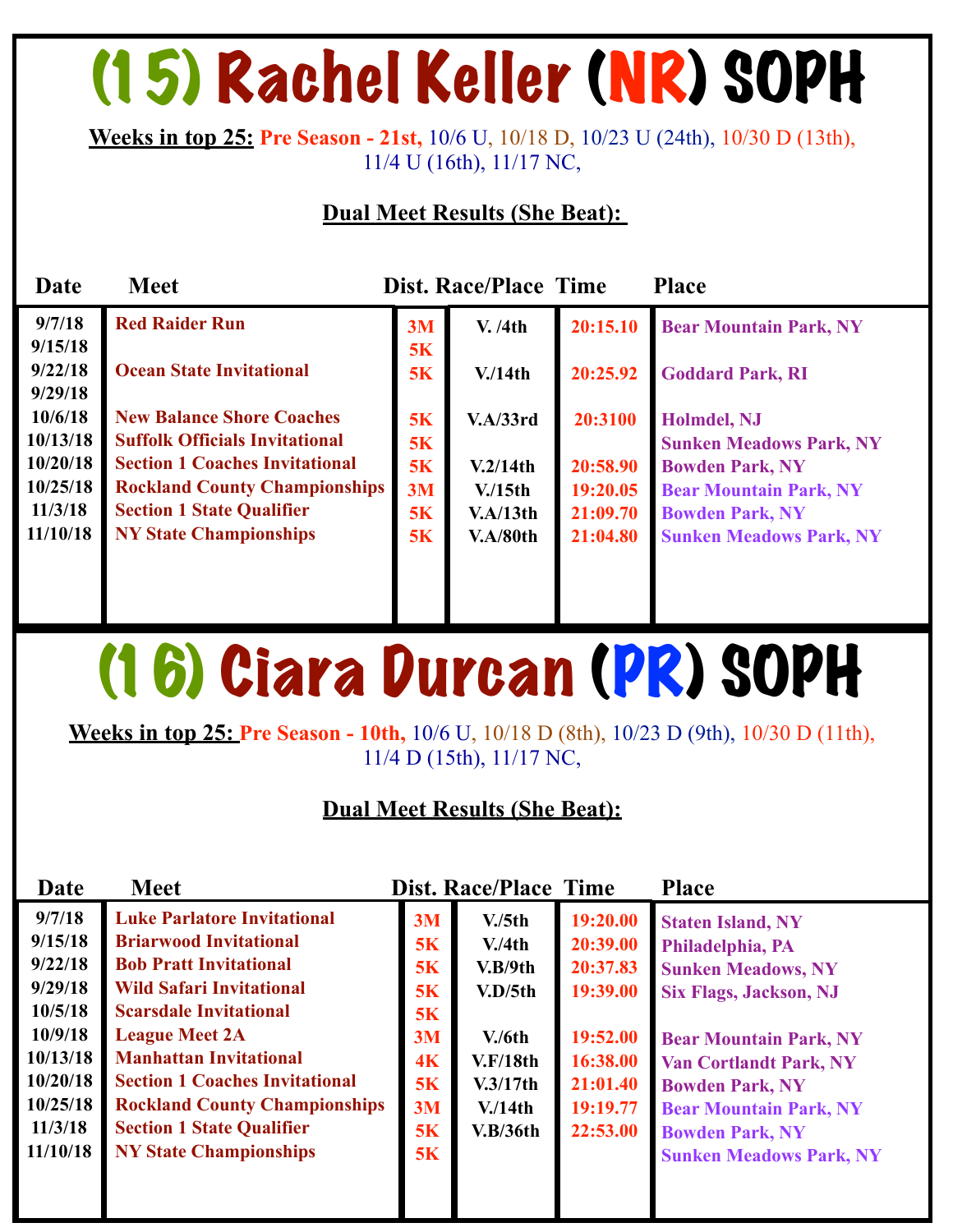## (17) Deirdre Young (SUFF) JR

**Weeks in top 25: Pre Season - 15th,** 10/6 D, 10/18 NC, 10/23 U (16th), 10/30 D (15th), 11/4 NC, 11/17 NC,

#### **Dual Meet Results (She Beat):**

| Date     | <b>Meet</b>                           |                | Dist. Race/Place Time |          | <b>Place</b>                   |
|----------|---------------------------------------|----------------|-----------------------|----------|--------------------------------|
| 9/8/18   | <b>Washingtonville Invitational</b>   | 5K             |                       |          |                                |
| 9/15/18  | <b>Suffern Invitational</b>           | 3M             | $V.A$ /32nd           | 21:35.10 | <b>Bear Mountain Park, NY</b>  |
| 9/22/18  | <b>Ocean State Invitational</b>       | 5K             | V. D2/40th            | 20:43.00 | <b>Goddard Park, RI</b>        |
| 9/29/18  | <b>Wild Safari Invitational</b>       | <b>5K</b>      | V.A/15th              | 20:51.00 | <b>Six Flags, Jackson, NJ</b>  |
| 10/5/18  | <b>St. Anthony's Invitational</b>     | <b>5K</b>      | V.1/44th              | 21:34.32 | <b>Sunken Meadows Park, NY</b> |
| 10/13/18 | <b>Manhattan Invitational</b>         | 4 <sub>K</sub> | V.A/42nd              | 16:42.90 | <b>Van Cortlandt Park, NY</b>  |
| 10/20/18 | <b>Section 1 Coaches Invitational</b> | 5K             | V.4/10th              | 21:27.40 | <b>Bowden Park, NY</b>         |
| 10/25/18 | <b>Rockland County Championships</b>  | 3M             | V/17th                | 19:37.25 | <b>Bear Mountain Park, NY</b>  |
| 11/3/18  | <b>Section 1 State Qualifier</b>      | <b>5K</b>      | V.A/19th              | 21:29.30 | <b>Bowden Park, NY</b>         |
| 11/10/18 | <b>NY State Championships</b>         | 5K             |                       |          | <b>Sunken Meadows Park, NY</b> |
|          |                                       |                |                       |          |                                |
|          |                                       |                |                       |          |                                |
|          |                                       |                |                       |          |                                |

### (18) Gabby Shea (TZ) JR

**Weeks in top 25: Pre Season - Not Listed,** 10/6 U, 10/18 U, 10/23 U (23rd), 10/30 D (19th), 11/4 NC, 11/17 NC,

| Date                                                                                                         | <b>Meet</b>                                                                                                                                                                                                                                                                                            |                                                           | <b>Dist. Race/Place Time</b>                                                                                                 |                                                                                              | <b>Place</b>                                                                                                                                                                                                                                                              |
|--------------------------------------------------------------------------------------------------------------|--------------------------------------------------------------------------------------------------------------------------------------------------------------------------------------------------------------------------------------------------------------------------------------------------------|-----------------------------------------------------------|------------------------------------------------------------------------------------------------------------------------------|----------------------------------------------------------------------------------------------|---------------------------------------------------------------------------------------------------------------------------------------------------------------------------------------------------------------------------------------------------------------------------|
| 9/8/18<br>9/15/18<br>9/22/18<br>9/29/18<br>10/6/18<br>10/9/18<br>10/13/18<br>10/20/18<br>10/25/18<br>11/3/18 | <b>CHSAA Practice Meet</b><br><b>Suffern Invitational</b><br><b>Paul Short Run</b><br><b>St. Anthony's Invitational</b><br><b>League Meet 2A</b><br><b>Manhattan Invitational</b><br><b>Section 1 Coaches Invitational</b><br><b>Rockland County Championships</b><br><b>Section 1 State Qualifier</b> | 4K<br>3M<br>5K<br>5K<br>3M<br>4K<br>5K<br>3M<br><b>5K</b> | V <sub>1</sub> /5th<br>V.C/20th<br>V.1/41st<br>V <sub>0</sub> /9th<br>V.E/30th<br>V.2/18th<br>V/19 <sub>th</sub><br>V.B/19th | 17:37.66<br>21:39.80<br>21:31.63<br>20:29.00<br>16:38.80<br>21:23.90<br>19:42.30<br>21:42.50 | <b>Van Cortlandt Park, NY</b><br><b>Bear Mountain Park, NY</b><br>Bethlehem, PA.<br><b>Sunken Meadows Park, NY</b><br><b>Bear Mountain Park, NY</b><br><b>Van Cortlandt Park, NY</b><br><b>Bowden Park, NY</b><br><b>Bear Mountain Park, NY</b><br><b>Bowden Park, NY</b> |
| 11/10/18                                                                                                     | <b>NY State Championships</b>                                                                                                                                                                                                                                                                          | 5K                                                        |                                                                                                                              |                                                                                              | <b>Sunken Meadows Park, NY</b>                                                                                                                                                                                                                                            |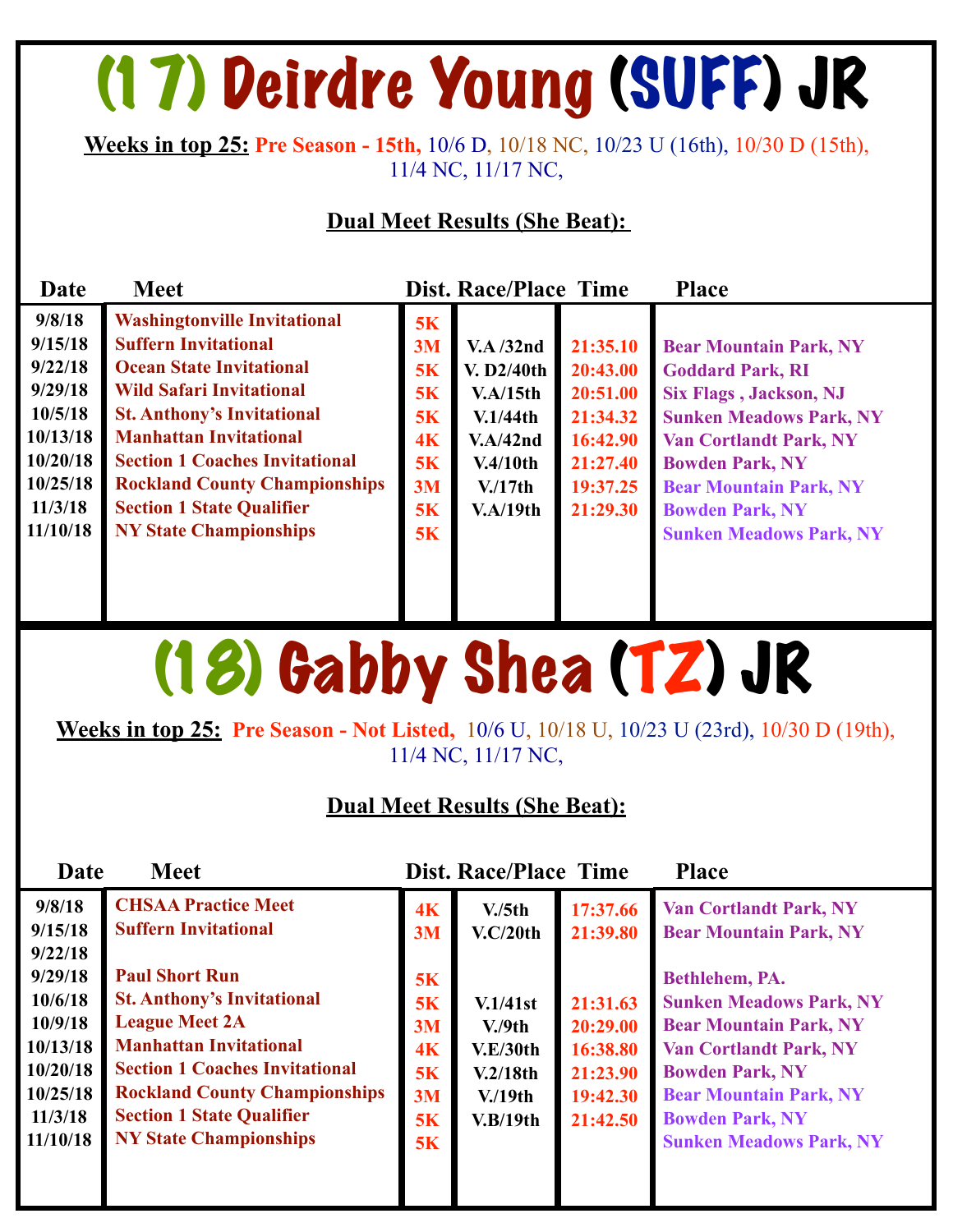### (19) Julia Fears (TZ) SR

#### **Weeks in top 25: Pre Season - Not Listed,** 10/6 U, 10/18 U, 10/23 U (21st), 10/30 NC, 11/4 U (20th), 11/17 NC,

#### **Dual Meet Results (She Beat):**

| Date                                                                                     | <b>Meet</b>                                                                                                                                                                                                                                                                |                                                                 | <b>Dist. Race/Place Time</b>                                                                        |                                                                                  | <b>Place</b>                                                                                                                                                                                                                             |
|------------------------------------------------------------------------------------------|----------------------------------------------------------------------------------------------------------------------------------------------------------------------------------------------------------------------------------------------------------------------------|-----------------------------------------------------------------|-----------------------------------------------------------------------------------------------------|----------------------------------------------------------------------------------|------------------------------------------------------------------------------------------------------------------------------------------------------------------------------------------------------------------------------------------|
| 9/8/18<br>9/15/18<br>9/22/18                                                             | <b>CHSAA Practice Meet</b><br><b>Suffern Invitational</b>                                                                                                                                                                                                                  | 4K<br>3M                                                        | V/4th<br><b>V.C</b> /15th                                                                           | 17:26.21<br>21:15.20                                                             | <b>Van Cortlandt Park, NY</b><br><b>Bear Mountain Park, NY</b>                                                                                                                                                                           |
| 9/29/18<br>10/6/18<br>10/9/18<br>10/13/18<br>10/20/18<br>10/25/18<br>11/3/18<br>11/10/18 | <b>Paul Short Run</b><br><b>St. Anthony's Invitational</b><br><b>League Meet 2A</b><br><b>Manhattan Invitational</b><br><b>Section 1 Coaches Invitational</b><br><b>Rockland County Championships</b><br><b>Section 1 State Qualifier</b><br><b>NY State Championships</b> | 5K<br>5K<br>3M<br>4 <sub>K</sub><br>5K<br>3M<br>5K<br><b>5K</b> | <b>V.Br./95th</b><br>V.1/53rd<br>V/12th<br>V.E/39th<br>V.2/19th<br>V <sub>1</sub> /21st<br>V.B/22nd | 20:52.00<br>21:42.77<br>20:46.00<br>16:46.50<br>21:34.20<br>19:45.42<br>21:59.40 | Bethlehem, PA.<br><b>Sunken Meadow Park, NY</b><br><b>Bear Mountain Park, NY</b><br><b>Van Cortlandt Park, NY</b><br><b>Bowden Park, NY</b><br><b>Bear Mountain Park, NY</b><br><b>Bowden Park, NY</b><br><b>Sunken Meadows Park, NY</b> |

### (20) Kelly Gilligan (PR) SOPH

**Weeks in top 25: Pre Season - Not Listed,** 10/6 NL , 10/18 U, 10/23 U (17th), 10/30 (16th), 11/4 D (19th), 11/17 NC,

#### **Dual Meet Results (She Beat):**

**Date Meet Dist. Race/Place Time Place** 

| 9/7/18   | <b>Luke Parlatore Invitational</b>    | 3M | $JV$ ./2nd           | 21:03.00 | <b>Staten Island, NY</b>       |
|----------|---------------------------------------|----|----------------------|----------|--------------------------------|
| 9/15/18  | <b>Briarwood Invitational</b>         | 3K | JV <sub>1</sub> /5th | 23:15.00 | Philadelphia, PA               |
| 9/22/18  | <b>Bob Pratt Invitational</b>         | 5K | JV <sub>1</sub> /3rd | 23:04.52 | <b>Sunken Meadows, NY</b>      |
| 9/29/18  | <b>Wild Safari Invitational</b>       | 5K | JV.C/2nd             | 21:00.00 | <b>Six Flags, Jackson, NJ</b>  |
| 10/5/18  | <b>Scarsdale Invitational</b>         | 5K | V.D/10th             | 20:18.10 | <b>Croton Point Park, NY</b>   |
| 10/9/18  | <b>League Meet 2A</b>                 | 3M | $V/11$ th            | 20:38.00 | <b>Bear Mountain Park, NY</b>  |
| 10/13/18 | <b>Manhattan Invitational</b>         | 4K | V.C/16th             | 16:34.10 | <b>Van Cortlandt Park, NY</b>  |
| 10/20/18 | <b>Section 1 Coaches Invitational</b> | 5K | V.3/28th             | 21:38.40 | <b>Bowden Park, NY</b>         |
| 10/25/18 | <b>Rockland County Championships</b>  | 3M | V <sub>1</sub> /22nd | 19:53.89 | <b>Bear Mountain Park, NY</b>  |
| 11/3/18  | <b>Section 1 State Qualifier</b>      | 5K | V.B/31st             | 22:31.60 | <b>Bowden Park, NY</b>         |
| 11/10/18 | <b>NY State Championships</b>         | 5K |                      |          | <b>Sunken Meadows Park, NY</b> |
|          |                                       |    |                      |          |                                |
|          |                                       |    |                      |          |                                |
|          |                                       |    |                      |          |                                |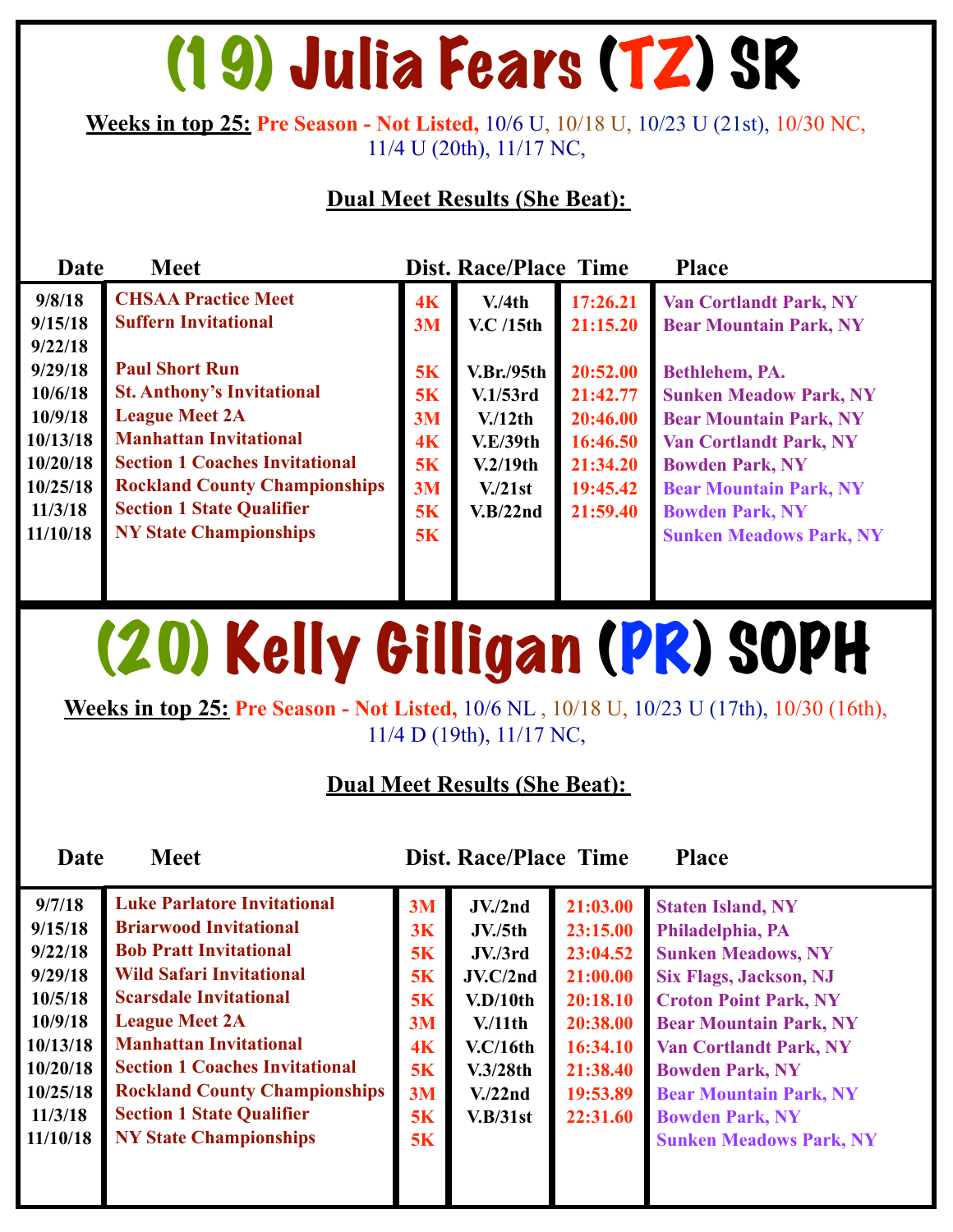### (21) J. McDermott (PR) SR

**Weeks in top 25: Pre Season - 12th,** 10/6 UC, 10/18 NC, 10/23 D (12th), 10/30 D (22nd), 11/4 NC, 11/17 NC,

#### **Dual Meet Results (She Beat):**

| Date                                                                                                         | <b>Meet</b>                                                                                                                                                                                                                                                                                                                                             |                                                                 | <b>Place</b>                                                                                                                                 |                                                                                                          |                                                                                                                                                                                                                                                                   |
|--------------------------------------------------------------------------------------------------------------|---------------------------------------------------------------------------------------------------------------------------------------------------------------------------------------------------------------------------------------------------------------------------------------------------------------------------------------------------------|-----------------------------------------------------------------|----------------------------------------------------------------------------------------------------------------------------------------------|----------------------------------------------------------------------------------------------------------|-------------------------------------------------------------------------------------------------------------------------------------------------------------------------------------------------------------------------------------------------------------------|
| 9/7/18<br>9/15/18<br>9/22/18<br>9/29/18<br>10/5/18<br>10/9/18<br>10/13/18<br>10/20/18<br>10/25/18<br>11/3/18 | <b>Luke Parlatore Invitational</b><br><b>Briarwood Invitational</b><br><b>Bob Pratt Invitational</b><br><b>Wild Safari Invitational</b><br><b>Scarsdale Invitational</b><br><b>League Meet 2A</b><br><b>Manhattan Invitational</b><br><b>Section 1 Coaches Invitational</b><br><b>Rockland County Championships</b><br><b>Section 1 State Qualifier</b> | 3M<br><b>5K</b><br>5K<br>5K<br>5K<br>3M<br>4K<br>5K<br>3M<br>5K | <b>Dist. Race/Place Time</b><br>V/6th<br>V.8th<br>V.B/19th<br>V.D/18th<br>V/13th<br>V.F/19th<br>V.3/32nd<br>V <sub>1</sub> /20th<br>V.B/30th | 19:44.00<br>21:46.00<br>21:29.61<br>20:33.00<br>20:49.00<br>16:38.60<br>22:05.90<br>19:44.18<br>22:28.60 | <b>Staten Island, NY</b><br>Philadelphia, PA<br><b>Sunken Meadows, NY</b><br><b>Six Flags, Jackson, NJ</b><br><b>Bear Mountain Park, NY</b><br><b>Van Cortlandt Park, NY</b><br><b>Bowden Park, NY</b><br><b>Bear Mountain Park, NY</b><br><b>Bowden Park, NY</b> |
| 11/10/18                                                                                                     | <b>NY State Championships</b>                                                                                                                                                                                                                                                                                                                           | 5K                                                              |                                                                                                                                              |                                                                                                          | <b>Sunken Meadows Park, NY</b>                                                                                                                                                                                                                                    |
|                                                                                                              |                                                                                                                                                                                                                                                                                                                                                         |                                                                 |                                                                                                                                              |                                                                                                          |                                                                                                                                                                                                                                                                   |

### (22) Alex Tomasello (TZ) FR

**Weeks in top 25: Pre Season - 19th,** 10/6 D, 10/18 U, 10/23 U (19th), 10/30 D (17th), 11/4 NC, 11/17 NC,

| Date     | <b>Meet</b>                           |                | <b>Dist. Race/Place Time</b> |          | <b>Place</b>                   |
|----------|---------------------------------------|----------------|------------------------------|----------|--------------------------------|
| 9/8/18   | <b>CHSAA Practice Meet</b>            | 4K             | V/6th                        | 17:46.69 | <b>Van Cortlandt Park, NY</b>  |
| 9/15/18  |                                       |                |                              |          |                                |
| 9/22/18  |                                       |                |                              |          |                                |
| 9/29/18  | <b>Paul Short Run</b>                 | 5K             | V.Br./115th                  | 21:04.00 | Bethlehem, PA.                 |
| 10/6/18  | <b>St. Anthony's Invitational</b>     | 5K             | V.1/51st                     | 21:41.77 | <b>Sunken Meadows Park, NY</b> |
| 10/9/18  | <b>League Meet 2A</b>                 | 3M             | V/14th                       | 21:14.00 | <b>Bear Mountain Park, NY</b>  |
| 10/13/18 | <b>Manhattan Invitational</b>         | 4 <sub>K</sub> | V.E/46th                     | 17:00.90 | <b>Van Cortlandt Park, NY</b>  |
| 10/20/18 | <b>Section 1 Coaches Invitational</b> | 5K             | V.2/20th                     | 21:35.10 | <b>Bowden Park, NY</b>         |
| 10/25/18 | <b>Rockland County Championships</b>  | 3M             | V/26th                       | 20:06.88 | <b>Bear Mountain Park, NY</b>  |
| 11/3/18  | <b>Section 1 State Qualifier</b>      | 5K             | V.B/24th                     | 22:02.40 | <b>Bowden Park, NY</b>         |
| 11/10/18 | <b>NY State Championships</b>         | 5K             |                              |          | <b>Sunken Meadows Park, NY</b> |
|          |                                       |                |                              |          |                                |
|          |                                       |                |                              |          |                                |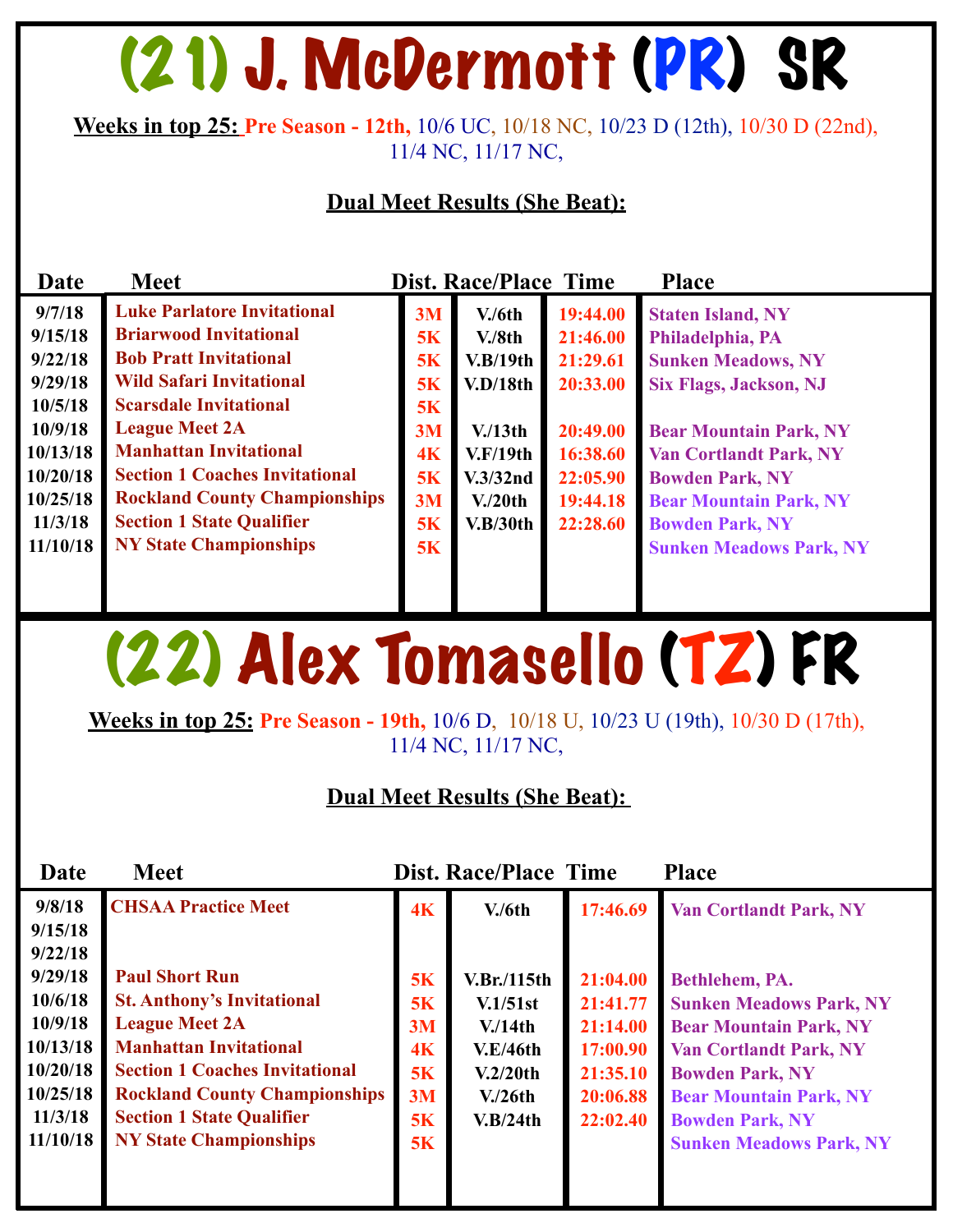### (23) Catie Horan (PR) FR

#### **Weeks in top 25: Pre Season - 18th,** 10/6 NC, 10/18 NC, 10/23 D (18th), 10/30 NC, 11/4 NC, 11/17 NC,

#### **Dual Meet Results (She Beat):**

| Date     | <b>Meet</b>                           | Dist. Race/Place Time<br><b>Place</b> |          |          |                                |  |  |  |
|----------|---------------------------------------|---------------------------------------|----------|----------|--------------------------------|--|--|--|
| 9/918    | <b>Luke Parlatore Invitational</b>    |                                       | FR./3rd  | 9:46.00  | <b>Staten Island, NY</b>       |  |  |  |
| 9/15/18  | <b>Briarwood Invitational</b>         | 3K                                    | FR./4th  | 12:22.00 | Philadelphia, PA               |  |  |  |
| 9/22/18  | <b>Bob Pratt Invitational</b>         | 5K                                    | V.B/42nd | 22:38.53 | <b>Sunken Meadows, NY</b>      |  |  |  |
| 9/29/18  | <b>Wild Safari Invitational</b>       | <b>5K</b>                             | JV.C/1st | 20:59.00 | <b>Six Flags, Jackson, NJ</b>  |  |  |  |
| 10/5/18  | <b>Scarsdale Invitational</b>         | 5K                                    | V/12th   | 20:36.40 | <b>Croton Point Park, NY</b>   |  |  |  |
| 10/9/18  | <b>League Meet 2A</b>                 | 3M                                    | V.8th    | 20:24.00 | <b>Bear Mountain Park, NY</b>  |  |  |  |
| 10/13/18 | <b>Manhattan Invitational</b>         | 4K                                    | V.F/31st | 17:06.80 | <b>Van Cortlandt Park, NY</b>  |  |  |  |
| 10/20/18 | <b>Section 1 Coaches Invitational</b> | 5K                                    | V.3/31st | 22:00.10 | <b>Bowden Park, NY</b>         |  |  |  |
| 10/25/18 | <b>Rockland County Championships</b>  | 3M                                    | V/18th   | 19:41.64 | <b>Bear Mountain Park, NY</b>  |  |  |  |
| 11/3/18  | <b>Section 1 State Qualifier</b>      | <b>5K</b>                             | V.B/15th | 21:33.10 | <b>Bowden Park, NY</b>         |  |  |  |
| 11/10/18 | <b>NY State Championships</b>         | 5K                                    |          |          | <b>Sunken Meadows Park, NY</b> |  |  |  |
|          |                                       |                                       |          |          |                                |  |  |  |

### (24) Jessica Korman (SUFF) SO

**Weeks in top 25: Pre Season - Not Listed,** 10/6 , 10/18 , 10/23, 10/30, 11/4 NL, 11/17 NC,

| Date                                                                                                          | <b>Meet</b>                                                                                                                                                                                                                                                                                                                                                          |                                                          | <b>Dist. Race/Place Time</b>                                                                                |                                                                                              | <b>Place</b>                                                                                                                                                                                                                                                                                                      |
|---------------------------------------------------------------------------------------------------------------|----------------------------------------------------------------------------------------------------------------------------------------------------------------------------------------------------------------------------------------------------------------------------------------------------------------------------------------------------------------------|----------------------------------------------------------|-------------------------------------------------------------------------------------------------------------|----------------------------------------------------------------------------------------------|-------------------------------------------------------------------------------------------------------------------------------------------------------------------------------------------------------------------------------------------------------------------------------------------------------------------|
| 9/8/18<br>9/15/18<br>9/22/18<br>9/29/18<br>10/5/18<br>10/13/18<br>10/20/18<br>10/25/18<br>11/3/18<br>11/10/18 | <b>Washingtonville Invitational</b><br><b>Suffern Invitational</b><br><b>Ocean State Invitational</b><br><b>Wild Safari Invitational</b><br><b>St. Anthony's Invitational</b><br><b>Manhattan Invitational</b><br><b>Section 1 Coaches Invitational</b><br><b>Rockland County Championships</b><br><b>Section 1 State Qualifier</b><br><b>NY State Championships</b> | 5K<br>3M<br>5K<br>5K<br>5K<br>4K<br>5K<br>3M<br>5K<br>5K | V/13th<br>V.A/15th<br>V. D2/38th<br>V.A/18th<br>$V.1/55$ th<br>V.A/39th<br>V <sub>1</sub> /25th<br>V.A/18th | 20:42.46<br>20:30.90<br>20:42.00<br>21:01.00<br>21:43.57<br>16:38.30<br>20:05,32<br>21:23.80 | <b>Washingtonville, NY</b><br><b>Bear Mountain Park, NY</b><br><b>Goddard Park, RI</b><br><b>Six Flags, Jackson, NJ</b><br><b>Sunken Meadows Park, NY</b><br><b>Van Cortlandt Park, NY</b><br><b>Bowden Park, NY</b><br><b>Bear Mountain Park, NY</b><br><b>Bowden Park, NY</b><br><b>Sunken Meadows Park, NY</b> |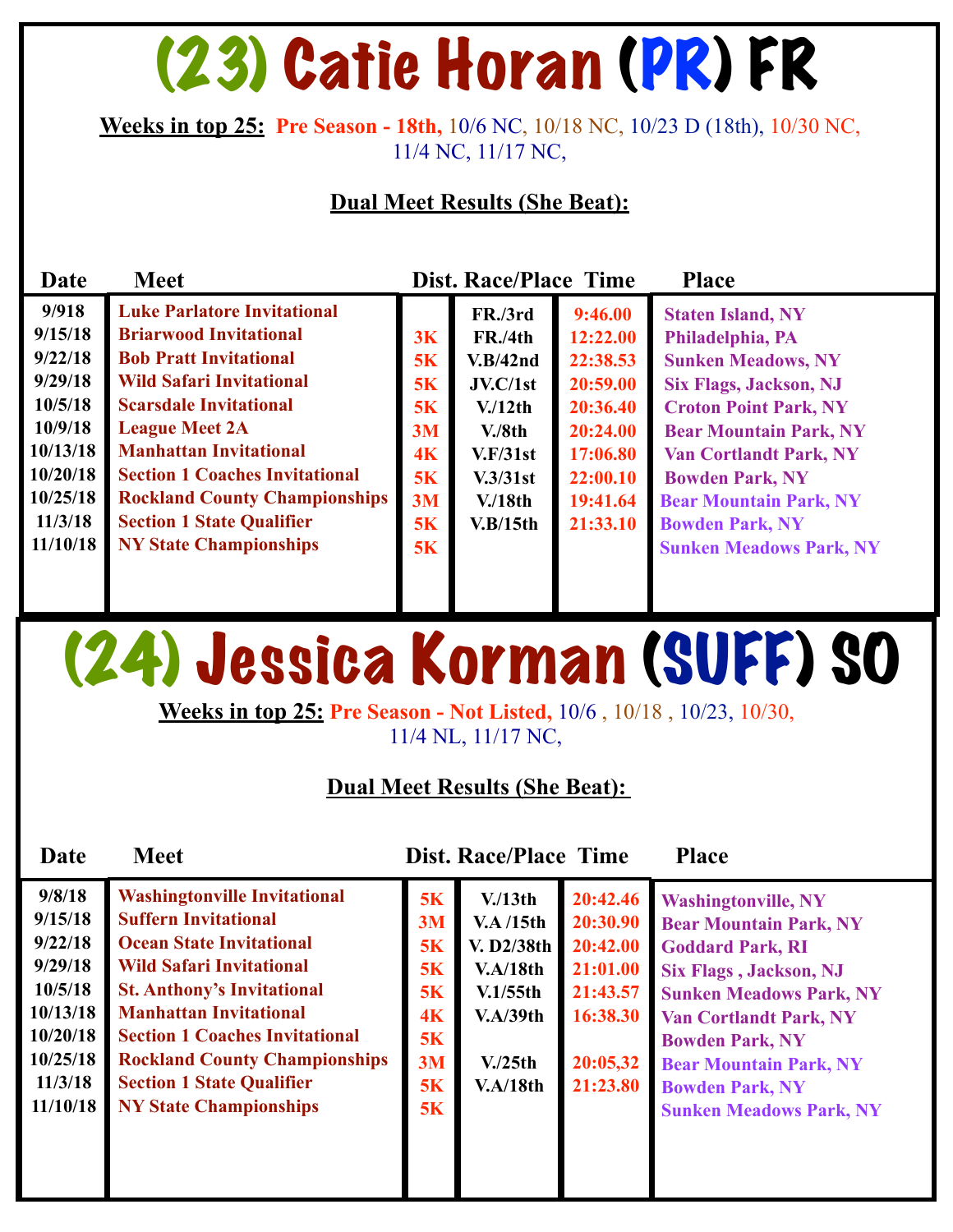### (25) Josette Audi (SUFF) SOPH

**Weeks in top 25: Pre Season - Not Listed,** 10/6 , 10/18 , 10/23 U (NL), 10/30 D (21st), 11/4 D (24th), 11/17 NC,

#### **Dual Meet Results (She Beat):**

| Date                                                                                                          | <b>Meet</b>                                                                                                                                                                                                                                                                                                                                                          |                                                                                    | <b>Dist. Race/Place Time</b>                                                                                                          |                                                                                                          | <b>Place</b>                                                                                                                                                                                                                                                                                                      |
|---------------------------------------------------------------------------------------------------------------|----------------------------------------------------------------------------------------------------------------------------------------------------------------------------------------------------------------------------------------------------------------------------------------------------------------------------------------------------------------------|------------------------------------------------------------------------------------|---------------------------------------------------------------------------------------------------------------------------------------|----------------------------------------------------------------------------------------------------------|-------------------------------------------------------------------------------------------------------------------------------------------------------------------------------------------------------------------------------------------------------------------------------------------------------------------|
| 9/8/18<br>9/15/18<br>9/22/18<br>9/29/18<br>10/5/18<br>10/13/18<br>10/20/18<br>10/25/18<br>11/3/18<br>11/10/18 | <b>Washingtonville Invitational</b><br><b>Suffern Invitational</b><br><b>Ocean State Invitational</b><br><b>Wild Safari Invitational</b><br><b>St. Anthony's Invitational</b><br><b>Manhattan Invitational</b><br><b>Section 1 Coaches Invitational</b><br><b>Rockland County Championships</b><br><b>Section 1 State Qualifier</b><br><b>NY State Championships</b> | 5K<br>3M<br>5K<br><b>5K</b><br>5K<br>4 <sub>K</sub><br>5K<br>3M<br>5K<br><b>5K</b> | V <sub>1</sub> /20th<br>V.A/32nd<br>V. D2/89th<br>V.A/24th<br>$V.1/65$ th<br>V.A/46th<br>V.4/17th<br>V <sub>1</sub> /23rd<br>V.A/43rd | 21:37.93<br>21:35.10<br>21:56.14<br>21:30.00<br>22:06.35<br>16:50.20<br>21:50.80<br>19:54.27<br>22:41.30 | <b>Washingtonville, NY</b><br><b>Bear Mountain Park, NY</b><br><b>Goddard Park, RI</b><br><b>Six Flags, Jackson, NJ</b><br><b>Sunken Meadows Park, NY</b><br><b>Van Cortlandt Park, NY</b><br><b>Bowden Park, NY</b><br><b>Bear Mountain Park, NY</b><br><b>Bowden Park, NY</b><br><b>Sunken Meadows Park, NY</b> |

### Drop From the List: Week 1:

Emily Grall (North Rockland), Danielle Perez (Tappan Zee), Brielle Italiano (North Rockland),

### Week 2:

Olivia Flynn (Pearl River), Lin. Braunfoter (Suffern),

### Week 3:

Rebecca Mitlof (Clarkstown North), Rachel Keller (North Rockland), Molly McCormack (Pearl River),

### Week 4:

Sarah Hayes (Pearl River), Daniella Cambrea (Tappan Zee),

### Week 5:

Maddy Roth (Tappan Zee),

### Week 6:

No Drops